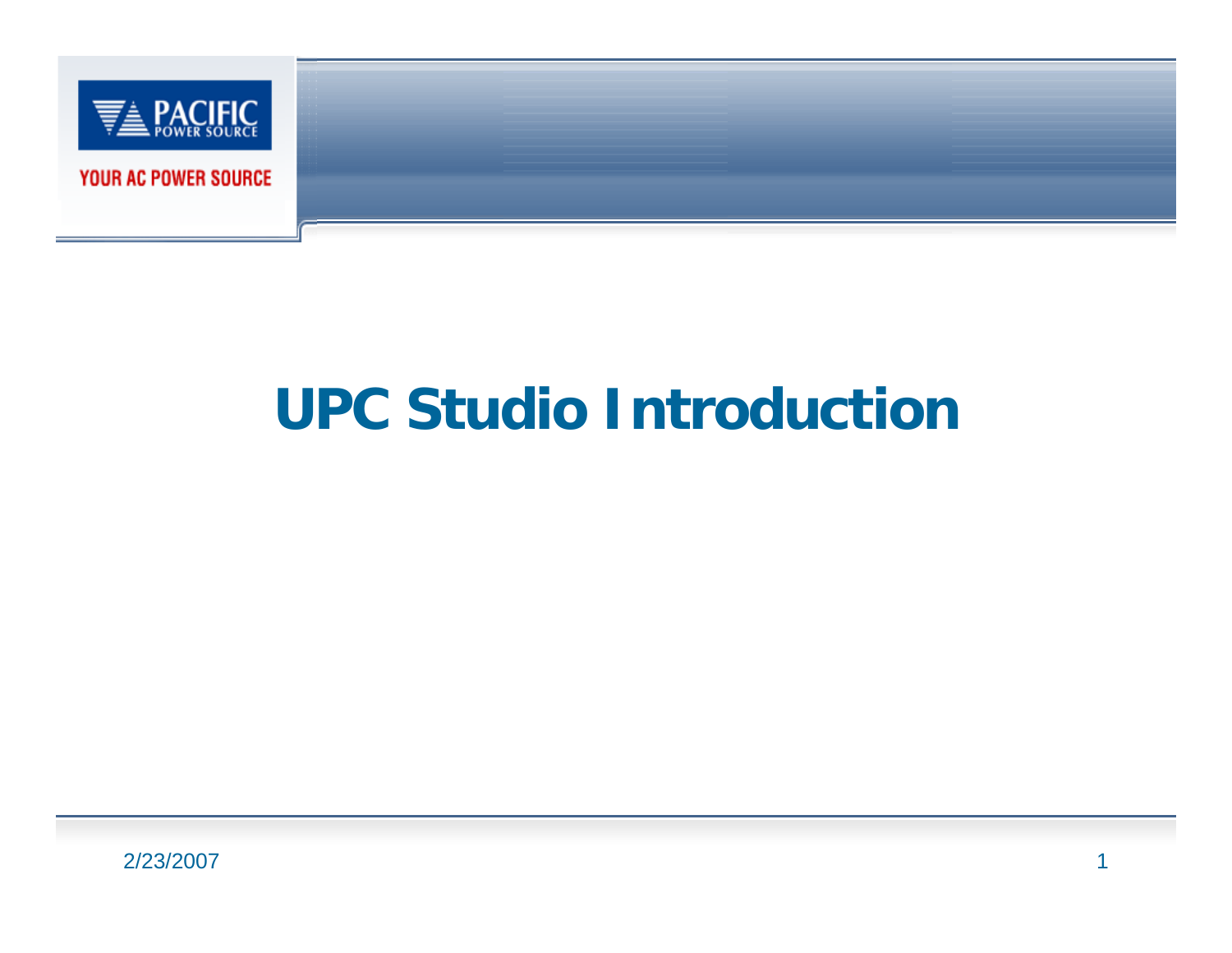

**Contents** 

- •Simplified Manual Control
- •UPC Metering Panel
- New Waveform Editor
- •New Output Sequencer
- Offline Simulation
- •Upgrading from Older Firmware
- •Registration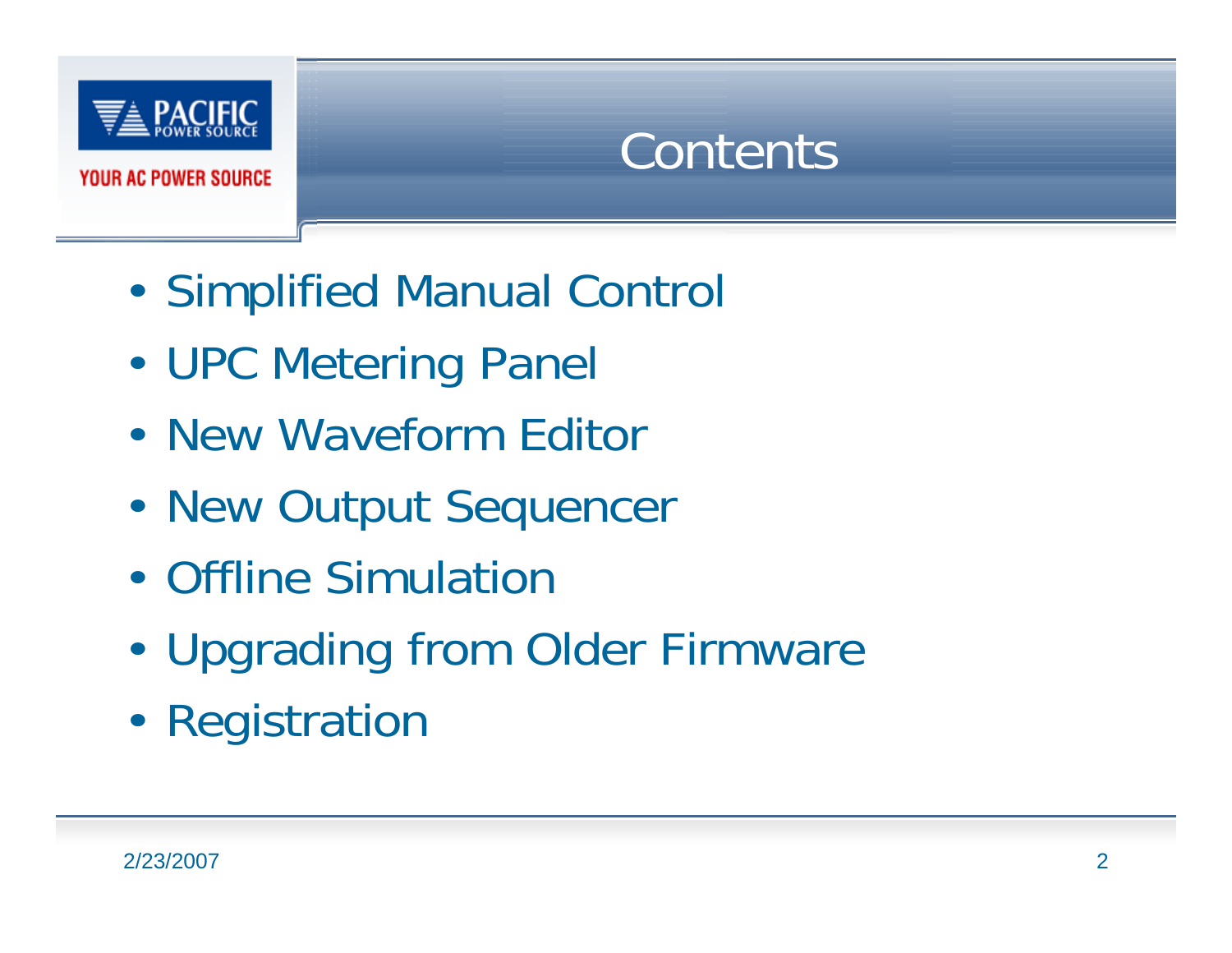

## Simplified Control Panel

- Automatically detects what configuration of Power source you are using
- UPC Studio Controls Sections:
	- Frequency
	- Form
	- Coupling
	- Volts, Waveform, Degree
	- Prog-Z, Current Limit/ Protect (M99213)

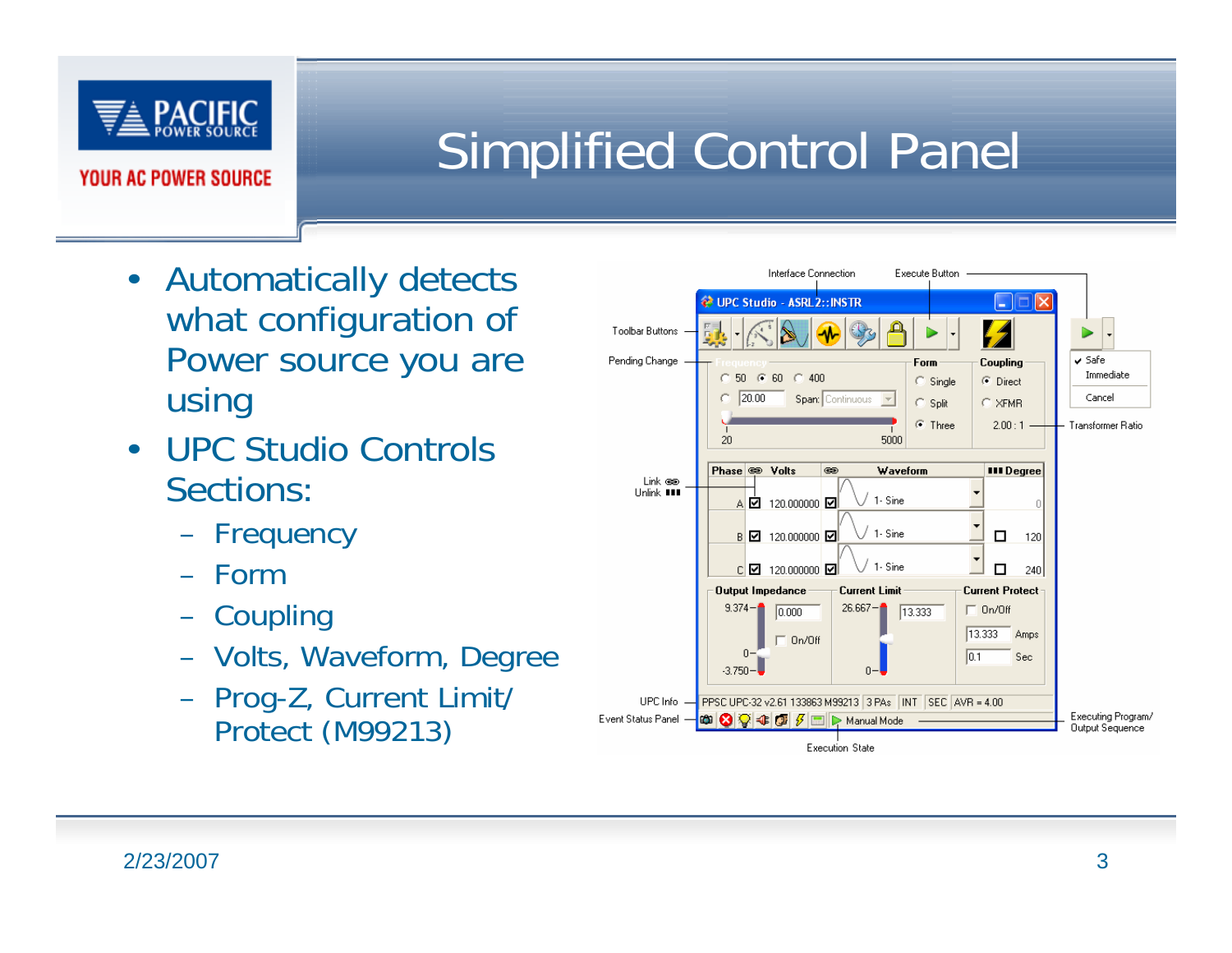

## Panel Toolbar

• The Toolbar provides access to many of the UPC functions:



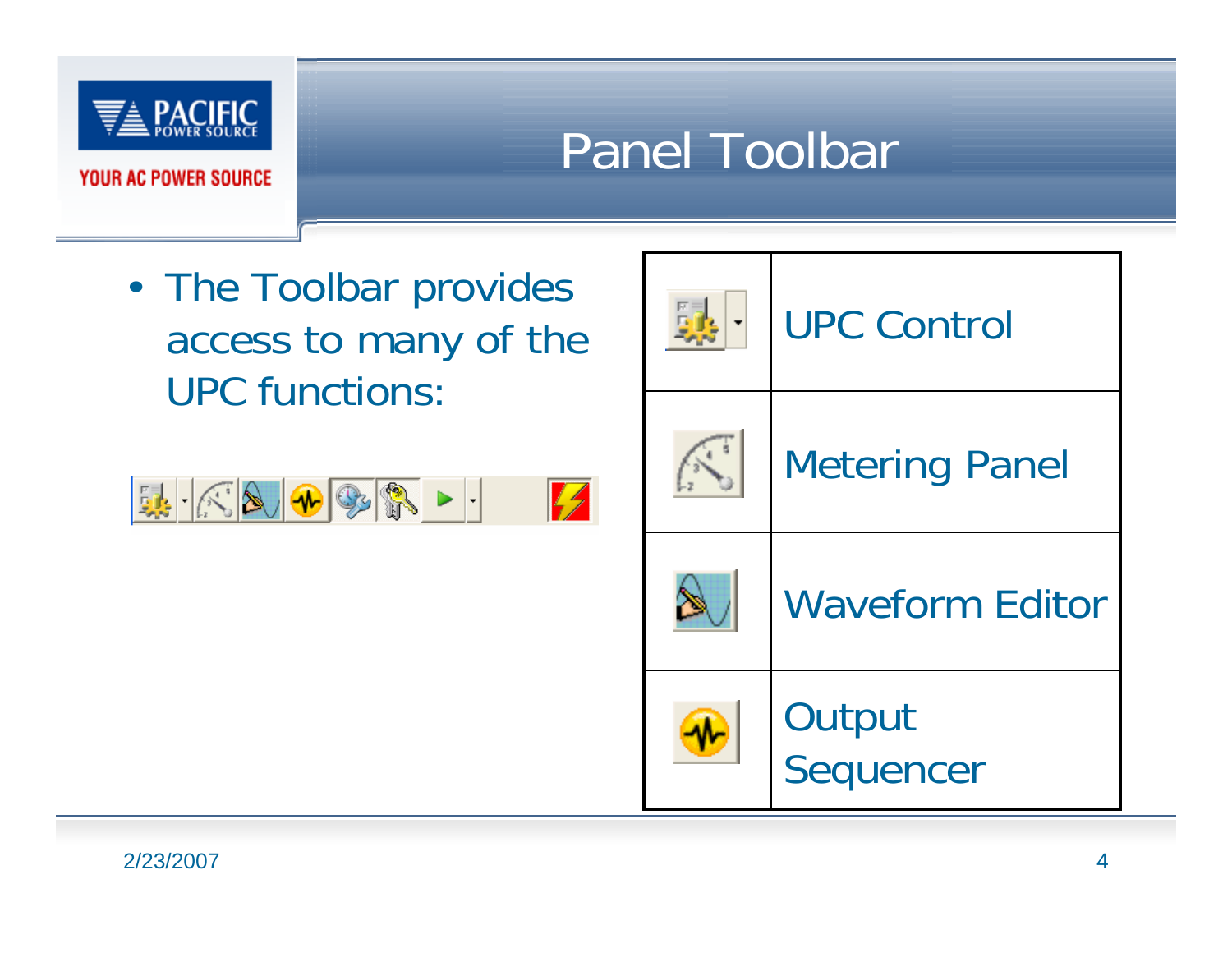

#### Panel Toolbar continued

• The Toolbar provides access to many of the UPC functions:



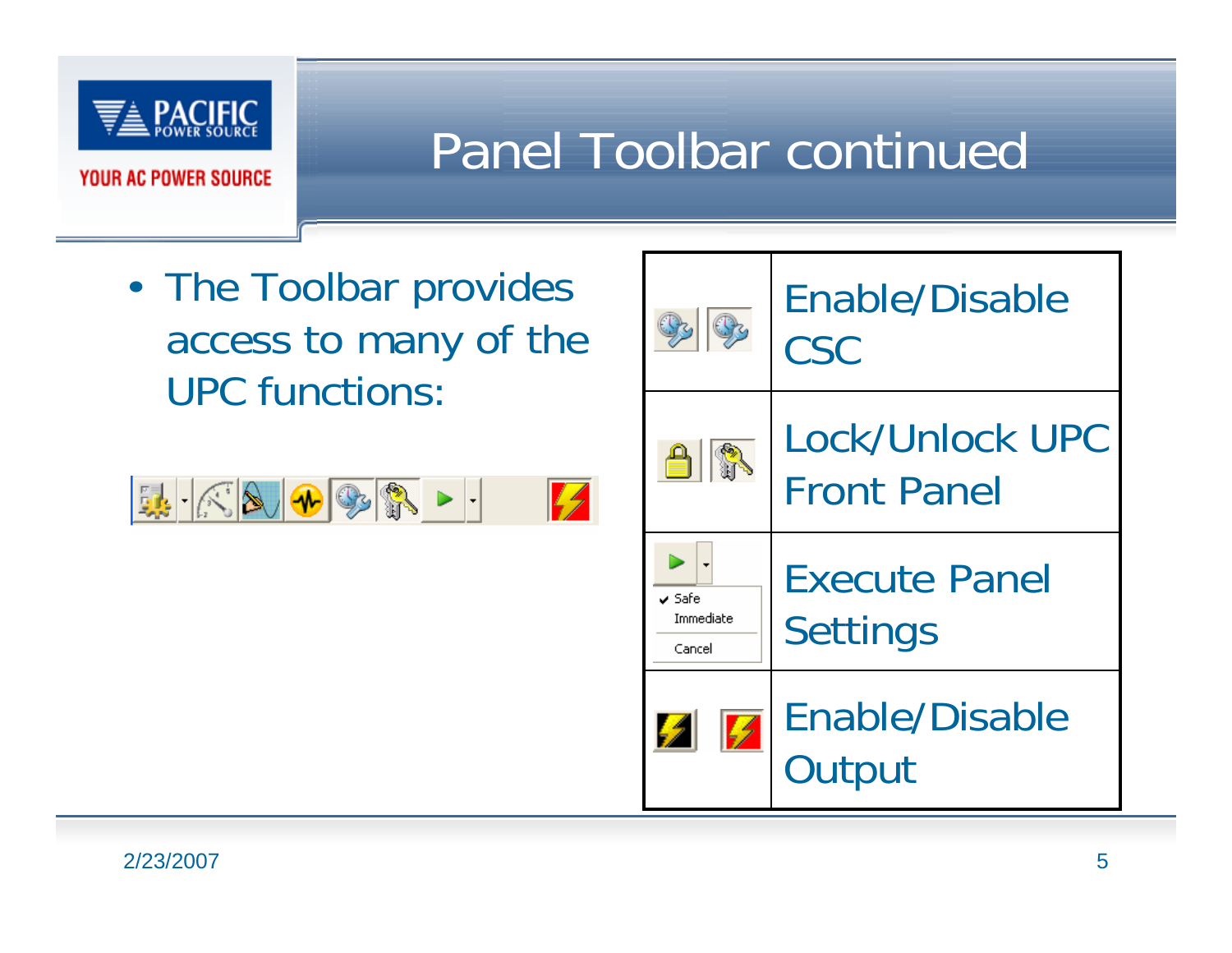

#### UPC Control Button

- UPC Information tab:
	- View -– Information returns Tahs general information about the installed UPC including version number and firmware part number.

| Interface connection<br>Settings cache file                                                                                                                                                                                                                                                                                                                                                                                                                                                                                             |
|-----------------------------------------------------------------------------------------------------------------------------------------------------------------------------------------------------------------------------------------------------------------------------------------------------------------------------------------------------------------------------------------------------------------------------------------------------------------------------------------------------------------------------------------|
| 界 UPC Control - GPIBO::1 - UPC Cache.mdb                                                                                                                                                                                                                                                                                                                                                                                                                                                                                                |
| Info<br>kFactors   Programs   Waveforms   ProgZo Cal   Text Dump   Probe  <br>Setup                                                                                                                                                                                                                                                                                                                                                                                                                                                     |
| Date File Created: Saturday, March 11, 2006 4:32:49 PM<br>Manager Version: 0.34<br>Device Identity: PPSC UPC-3 v4.36 141517<br>Model: UPC-3<br>Assembly: 141517<br>Firmware Rev: 4.36<br>MOD: None<br>SCPI Version: 1992.0<br>Forms Supported: 1,2,3<br>Extended Query: Yes<br>Program Catalog: Yes<br>Supports ProgZo: Yes<br>Execute Phase: Yes<br>Current Protect: No.<br>Voltage Protect: No<br>Waveform Banks: 1<br>Max Waveforms Per Bank: 22<br>Frequency Range: 15.000000 - 1200.000000<br>Voltage Range: 0.000000 - 600.000000 |
| $\begin{array}{c c c c c c c c c} \hline \textbf{a} & \textbf{Q} & \textbf{Q} & \textbf{Q} & \textbf{E} & \textbf{PROGRAM 2} \\ \hline \end{array}$<br>Output Trans <b>O.A.O</b>                                                                                                                                                                                                                                                                                                                                                        |
| <b>Event Panel</b><br>Control panel<br>Program Status                                                                                                                                                                                                                                                                                                                                                                                                                                                                                   |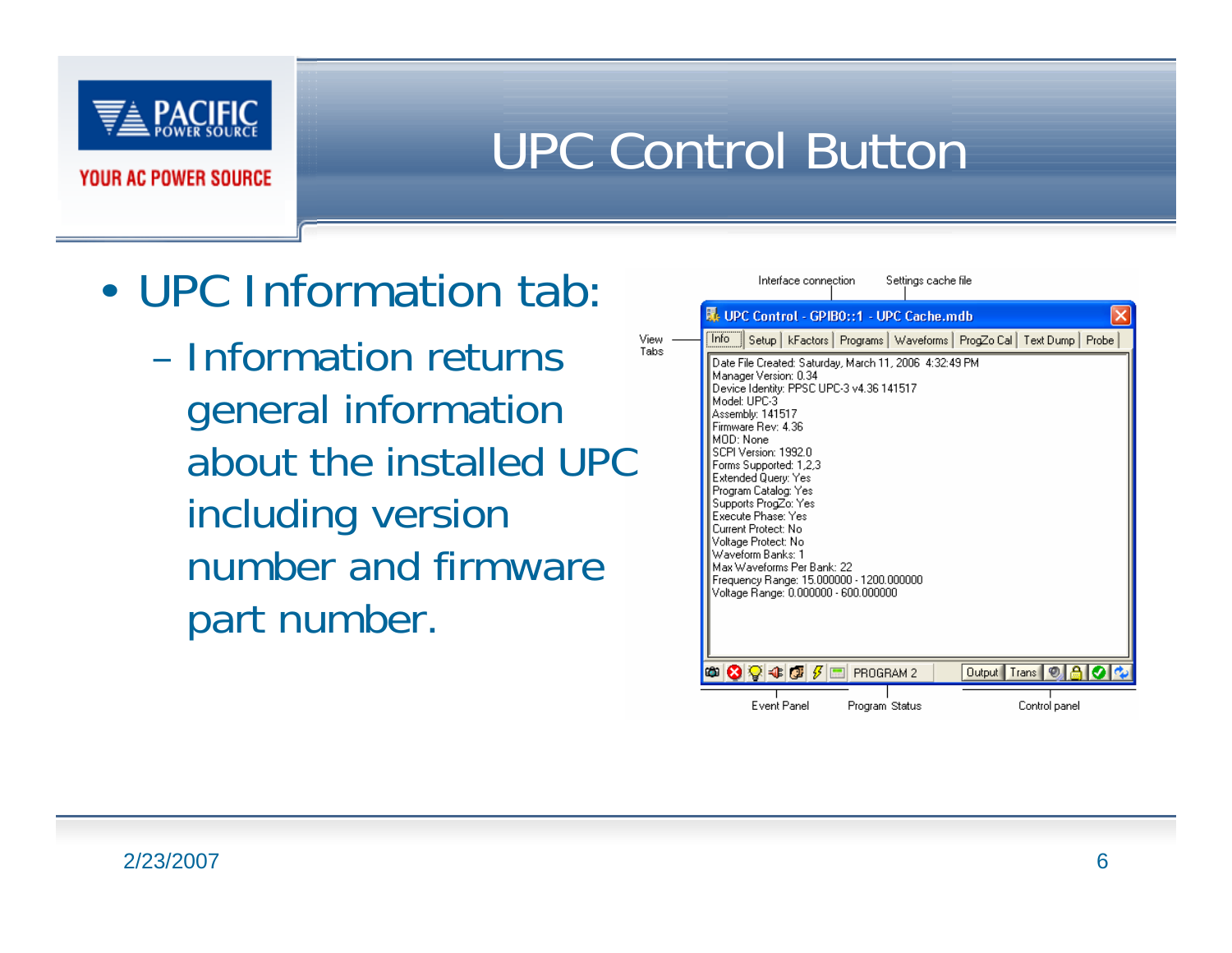

- • UPC Setup tab:
	- Allows access to Limit values for voltage/ frequency, transition time, Frequency Span(for UPC3/1), Initial Voltage, Voltage Sense, and CSC/Prog-Z functions.

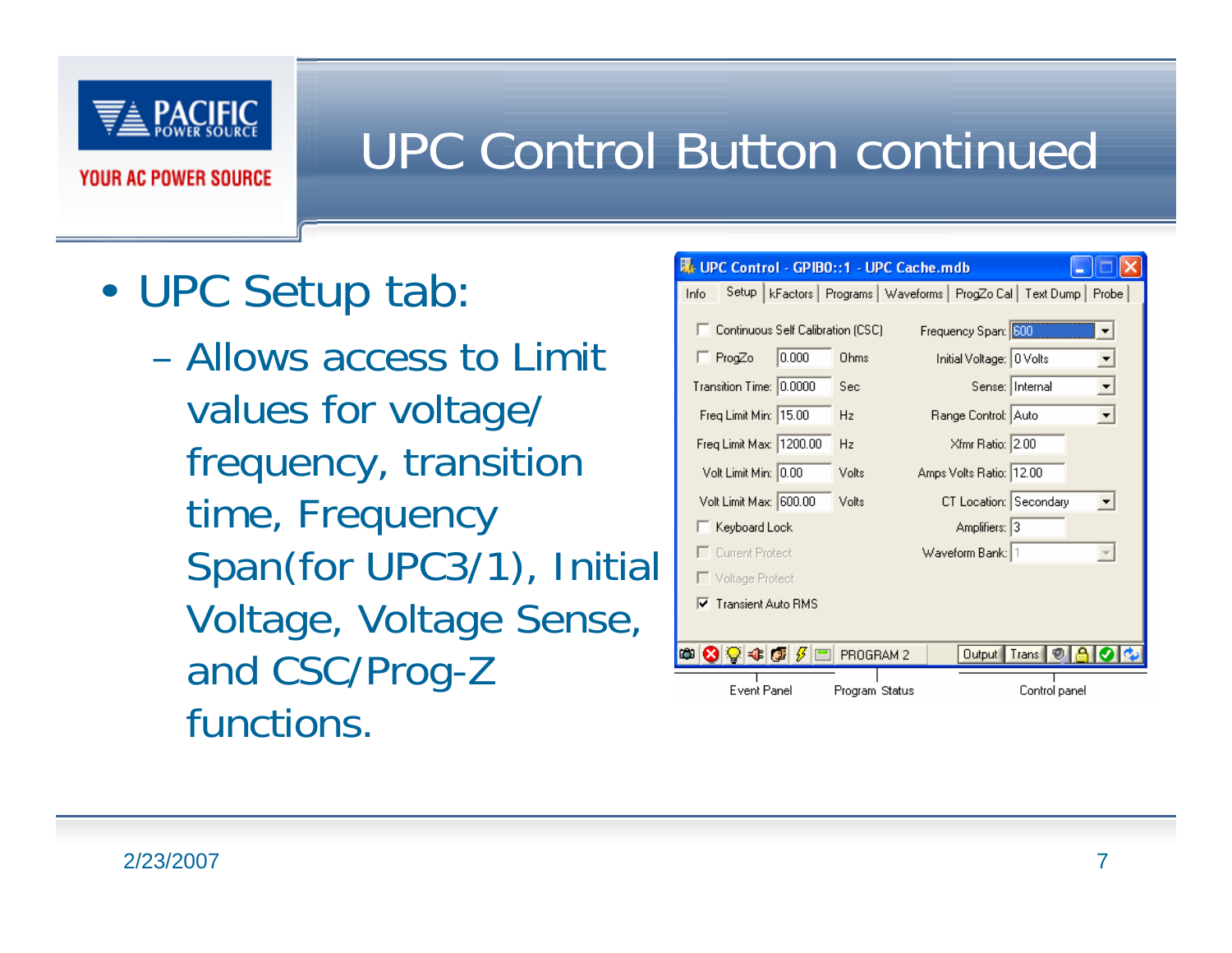

- UPC kFactors tab:
	- Allows the viewing/ editing of the kFactors stored on the UPC.
	- kFactors may now be stored for backup on your PC.

| 既 UPC Control - GPIBO::1 - UPC Cache.mdb |                                                                        |                |          |                       |  |  |  |  |
|------------------------------------------|------------------------------------------------------------------------|----------------|----------|-----------------------|--|--|--|--|
| Info                                     | Setup [kFactors] Programs   Waveforms   ProgZo Cal   Text Dump   Probe |                |          |                       |  |  |  |  |
|                                          |                                                                        |                |          |                       |  |  |  |  |
|                                          | Name                                                                   | Form 1         | Form 2   | Form 3                |  |  |  |  |
|                                          | Vint A                                                                 | 1.059862       | 1.000000 | 1.001455              |  |  |  |  |
|                                          | Vint B                                                                 | NaN            | NaN      | 1.002349              |  |  |  |  |
|                                          | Vint C                                                                 | NaN            | NaN      | 1.001987              |  |  |  |  |
|                                          | Vext A                                                                 | 1.052249       | 1.000000 | 1.003245              |  |  |  |  |
|                                          | Vext B                                                                 | NaN            | NaN      | 1.008954              |  |  |  |  |
|                                          | Vext C                                                                 | NaN            | NaN      | 0.998970              |  |  |  |  |
|                                          | ΙA                                                                     | 0.997823       | 1.000000 | 1.006887              |  |  |  |  |
|                                          | TВ                                                                     | NaN            | NaN      | 1.005687              |  |  |  |  |
|                                          | ТC                                                                     | NaN            | NaN      | 1.003987              |  |  |  |  |
|                                          | Vosc A                                                                 | 0.991023       | 1.000000 | 0.998000              |  |  |  |  |
|                                          | Vosc B                                                                 | NaN            | NaN      | 0.956000              |  |  |  |  |
|                                          | Vosc C                                                                 | NaN            | NaN      | 1.000321              |  |  |  |  |
|                                          |                                                                        |                |          |                       |  |  |  |  |
|                                          |                                                                        |                |          | Output Trans <b>O</b> |  |  |  |  |
| Event Panel                              |                                                                        | Program Status |          | Control panel         |  |  |  |  |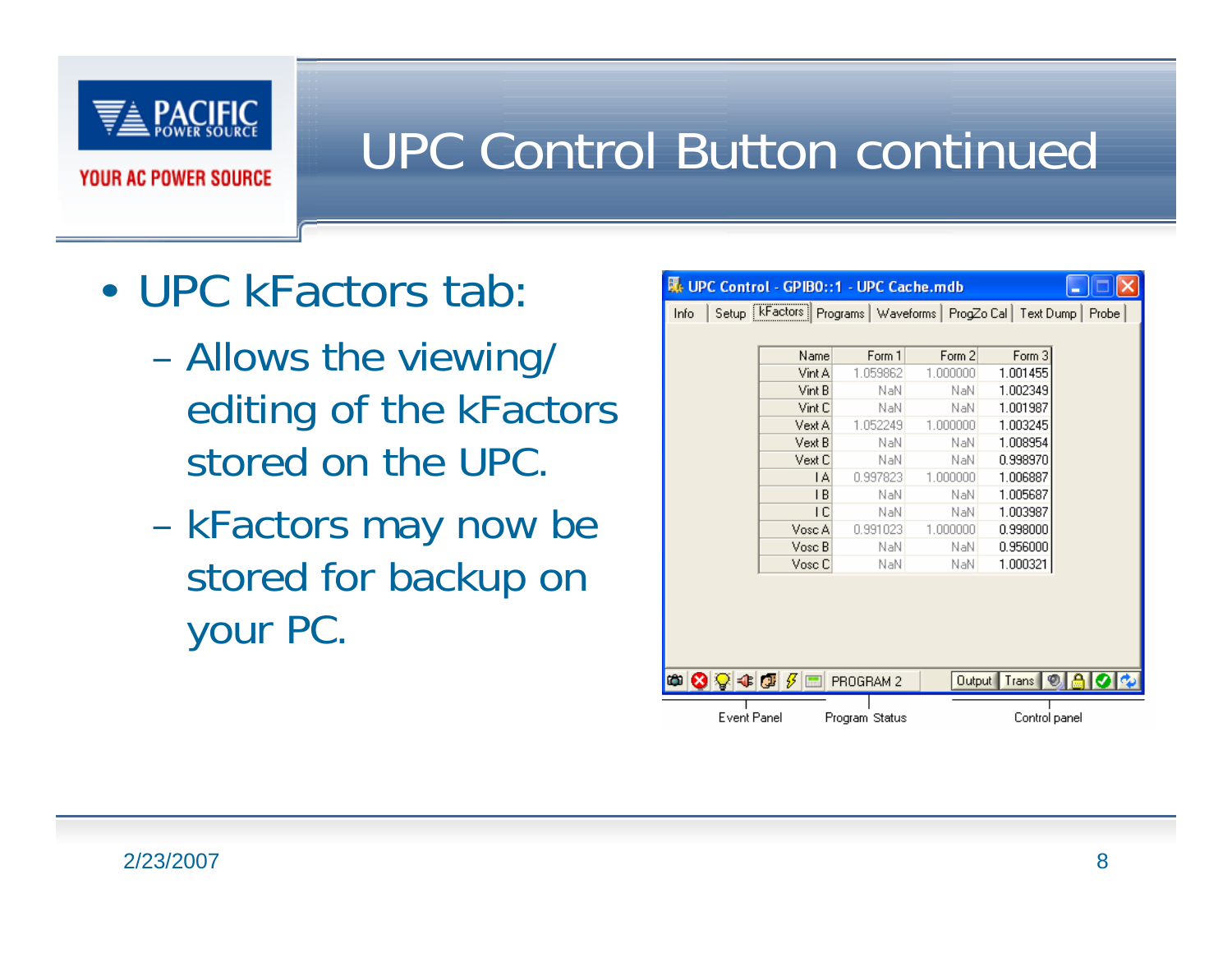

- • UPC Programs tab:
	- Allows direct viewing/ editing of stored Programs on the UPC. This does not include the new features included with the Output Sequencer.

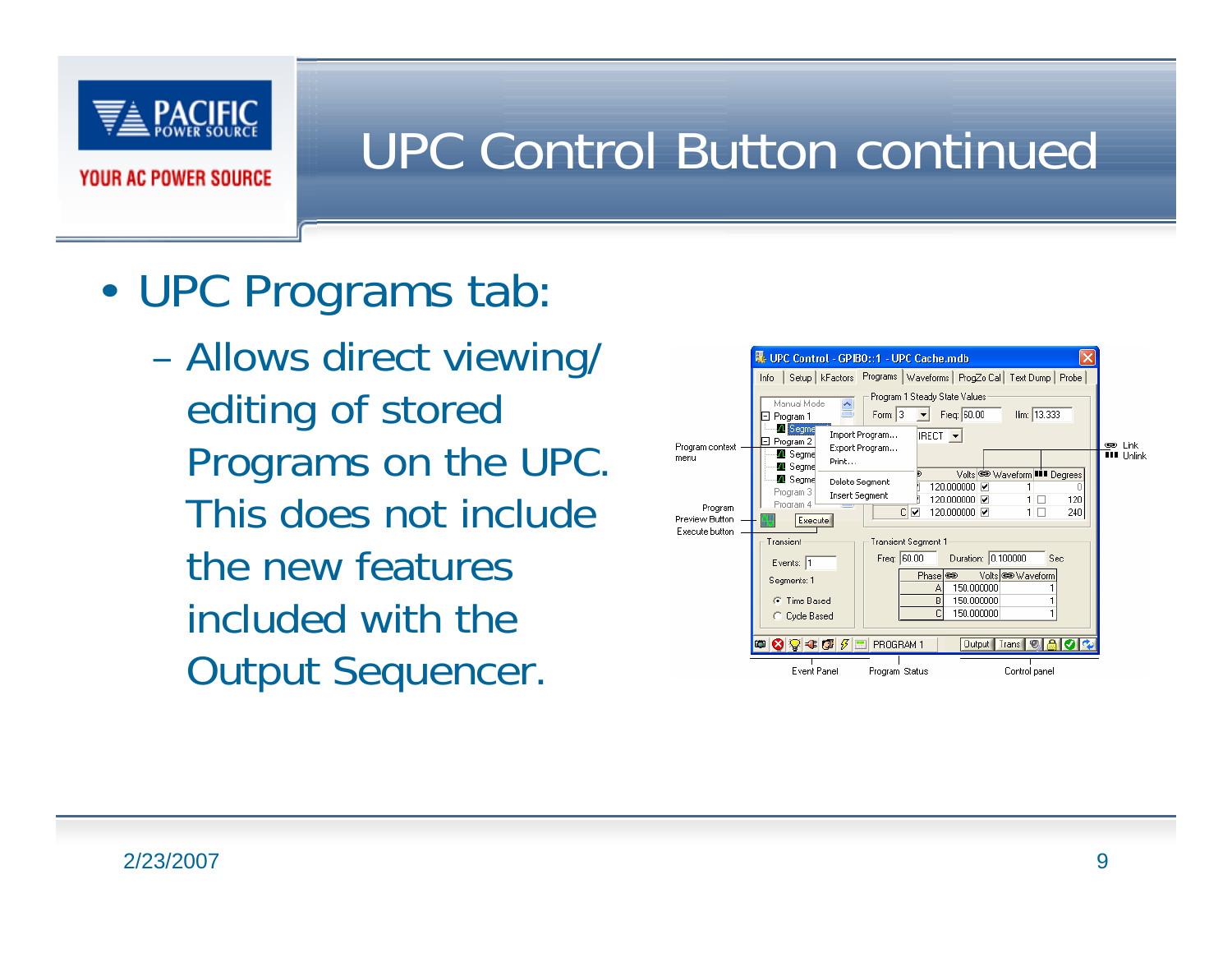

- UPC Waveforms tab:
	- Allows direct viewing of stored Waveforms on the UPC. This does not include the new features included with the Waveform Editor.

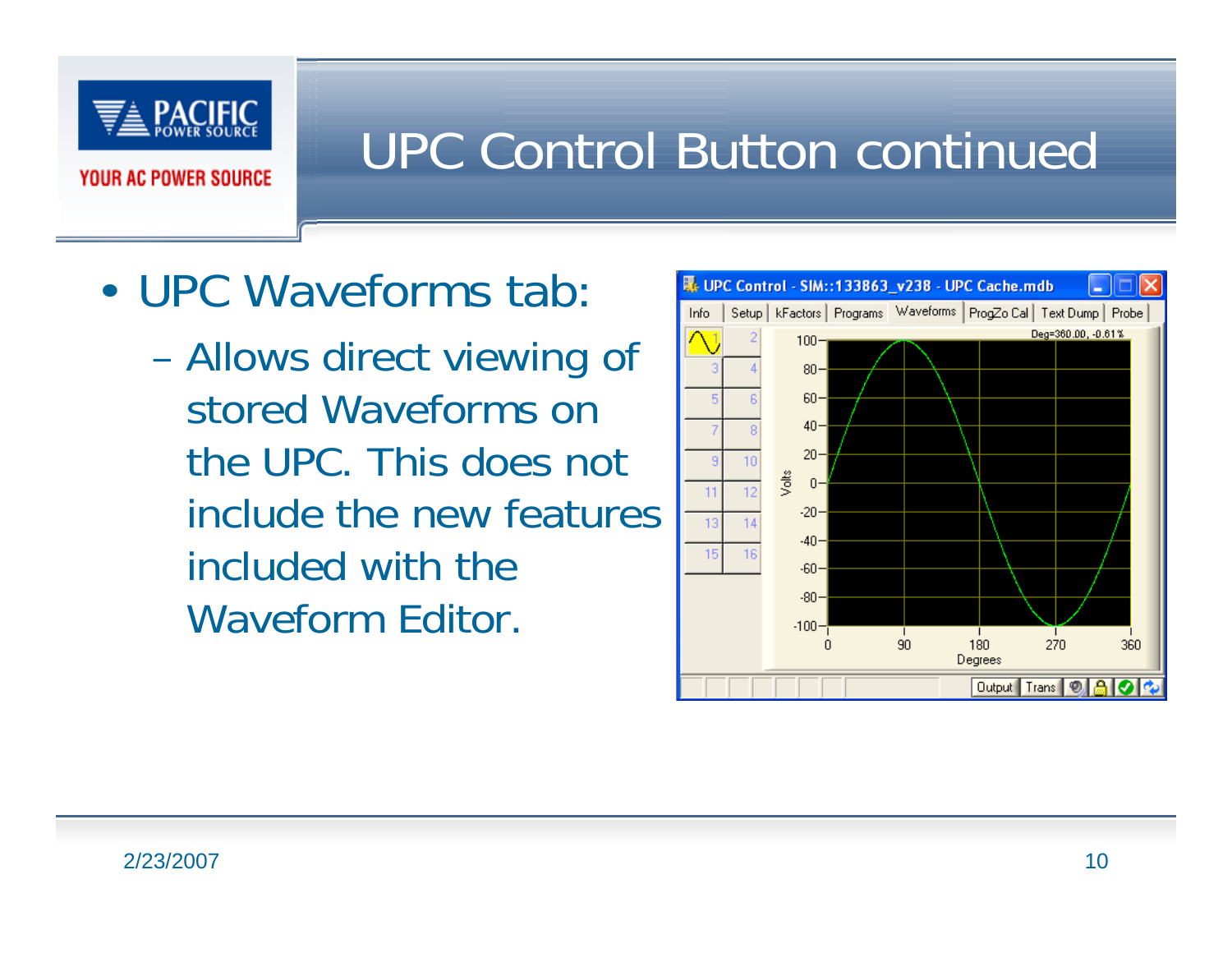

- • UPC ProgZoCal tab:
	- Allows viewing/editing of Prog Zo calibration factors if this option is installed.

|      |                          |                | 界 UPC Control - GPIBO::1 - UPC Cache.mdb |        |                                                      |               |       |
|------|--------------------------|----------------|------------------------------------------|--------|------------------------------------------------------|---------------|-------|
| Info |                          |                |                                          |        | Setup   kFactors   Programs   Waveforms   ProgZo Cal | Text Dump     | Probe |
|      |                          |                |                                          |        |                                                      |               |       |
|      | Direct Coupling:         |                |                                          |        | Xfmr Coupling:                                       |               |       |
|      |                          | Form           | Impedance                                |        | Xfmr Ratio                                           | Impedance     |       |
|      |                          | 1              | 0.0023                                   |        | 1.5000                                               | 0.0000        |       |
|      | $\overline{c}$<br>0.0145 |                | 2.0000                                   | 0.0598 |                                                      |               |       |
|      |                          | $\overline{3}$ | 0.0287                                   |        | 2.5000                                               | 0.0000        |       |
|      |                          |                |                                          |        |                                                      |               |       |
|      |                          | ▩◙◙ಂβ⋐         | PROGRAM 2                                |        | Output Trans <sup>O</sup>                            |               |       |
|      | Event Panel              |                | Program Status                           |        |                                                      | Control panel |       |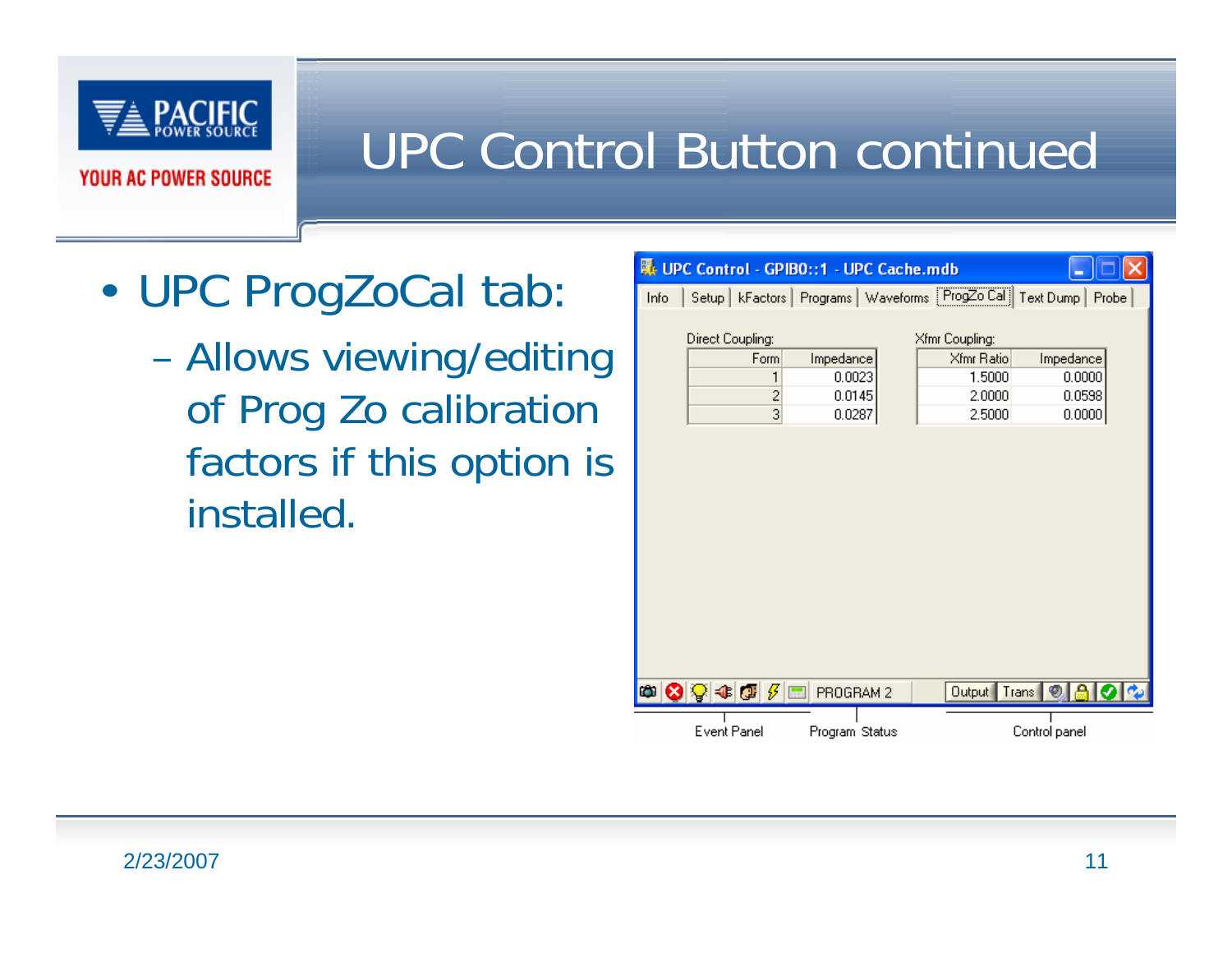

- • UPC Text Dump tab:
	- Allows the viewing of all data included in the UPC Control file including kFactors, Setting, Programs and Waveform data.

|       | 界 UPC Control - GPIBO::1 - UPC Cache.mdb                                           |                                                                                                   |                                                                          |  |
|-------|------------------------------------------------------------------------------------|---------------------------------------------------------------------------------------------------|--------------------------------------------------------------------------|--|
| Info. |                                                                                    |                                                                                                   | Setup   kFactors   Programs   Waveforms   ProgZo Cal   Text Dump   Probe |  |
|       | Amplifiers: 3<br>Waveform Bank: 1                                                  |                                                                                                   |                                                                          |  |
|       | ProgZo Cal Direct<br>Form                                                          | Impedance<br>0.0023<br>0.0156<br>0.0075                                                           |                                                                          |  |
|       | ProgZo Cal Xfmr<br>Xfmr Ratio<br>1.5000<br>2.0000<br>2.5000                        | Impedance<br>0.0000<br>0.0376<br>0.0000                                                           |                                                                          |  |
|       | Program 1 Steady State<br>Phase<br>А<br>B<br>Ċ<br>Form: 3<br>Frequency: 60.00<br>m | Volts<br>120.000000<br>120,000000<br>120,000000<br>Coupling: DIRECT<br>Current Limit: 40,000 Amps | Waveform<br>×                                                            |  |
|       | ▩◙Ω≉◙∥                                                                             | PROGRAM 2                                                                                         | Output Trans <sup>O</sup>                                                |  |
|       | Event Panel                                                                        | Program Status                                                                                    | Control panel                                                            |  |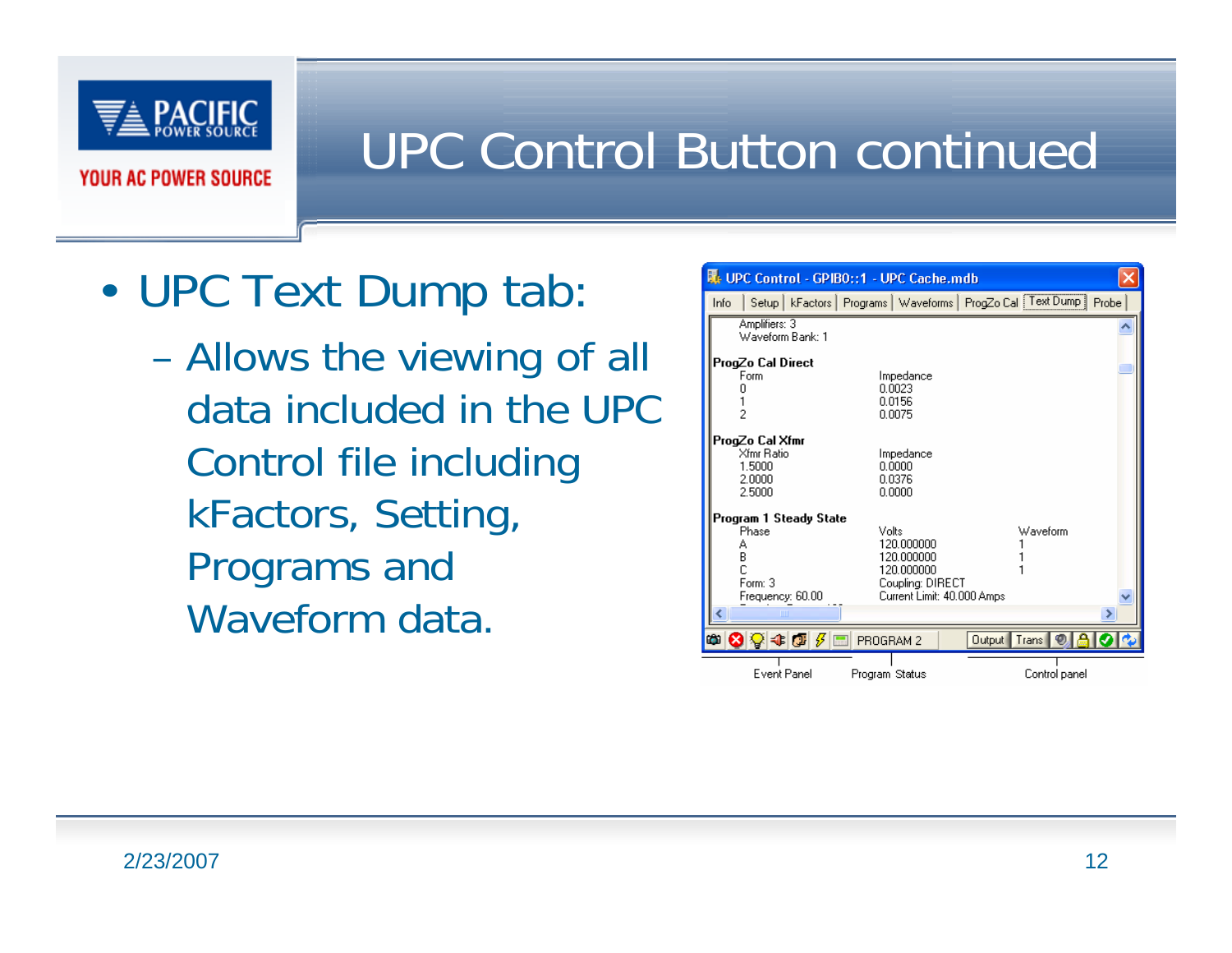

- UPC Probe tab:
	- – Provides the ability to send commands directly to the UPC and see the responses in the window.
	- – Also includes the ability to "Capture" commands sent to the UPC while using UPC Studio/Control Features.

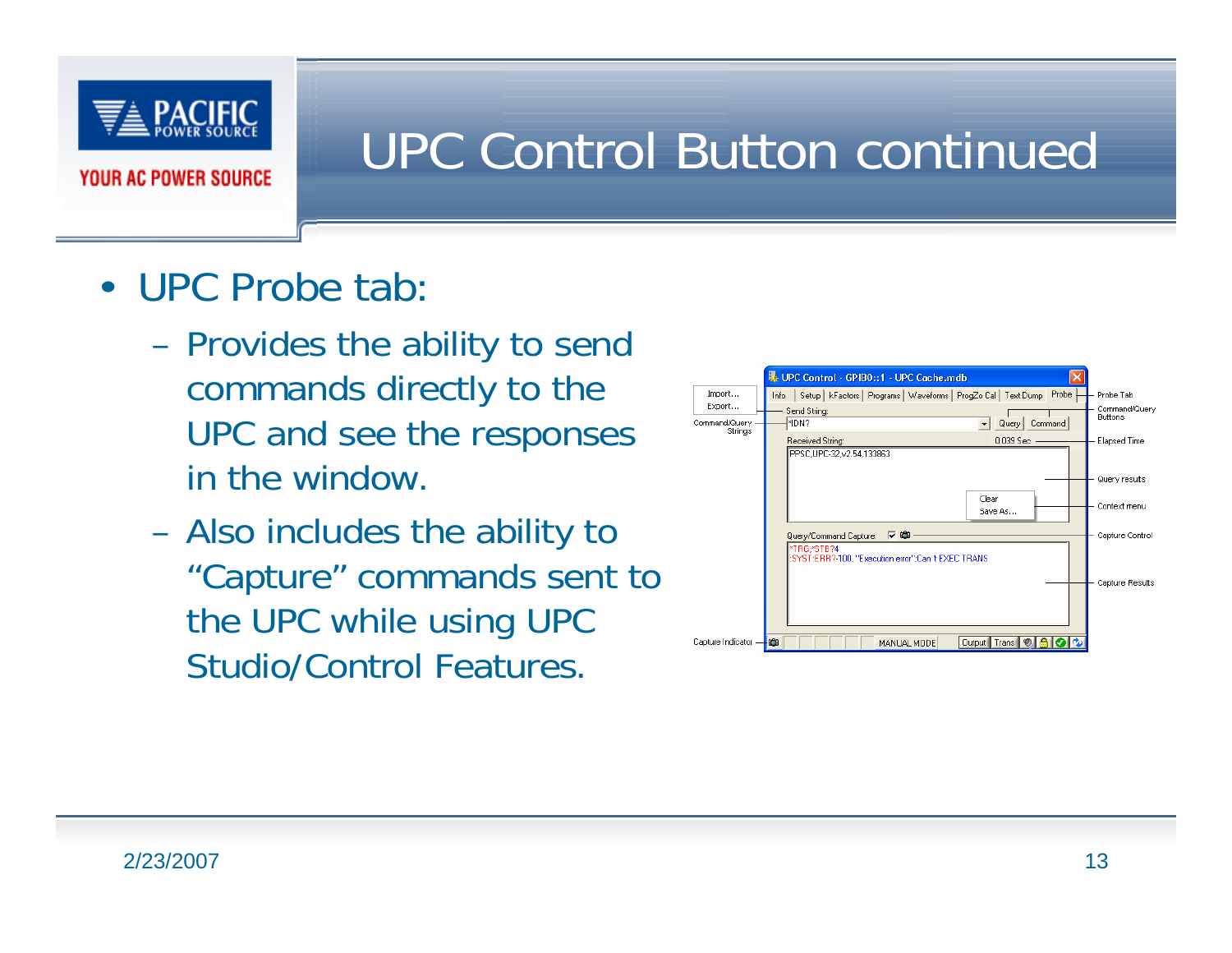

## UPC Metering Panel

• The UPC Metering Panel provides all measurement data on a single panel.

|                      | V/I Display Button $\neg$ | V/I Display Menu |        |                 |        | Measurement date and time                                 |  |
|----------------------|---------------------------|------------------|--------|-----------------|--------|-----------------------------------------------------------|--|
|                      |                           |                  |        |                 |        | UPC Volts/Amps - ASRL2:: INSTR - 7/25/2006 5:31:27 PM   . |  |
| Refresh button       | 60Hz<br>⊘<br>ى 120        |                  |        |                 |        |                                                           |  |
|                      | <b>Fun</b>                | Start Data Log   |        | <b>Phase B</b>  |        | <b>Phase C</b>                                            |  |
|                      | /rm<br>Measure            |                  | V A∥   |                 | 120    | 120.171                                                   |  |
| Measurement          | Vrms(L-L)                 | 20               |        | Fast Volts Amps | 155    | 204.133                                                   |  |
| Templates            | lrms                      |                  |        | Split Phase     | $-176$ | 6.468                                                     |  |
|                      | lpeak                     |                  | 9.173  | 11.187          |        | 6.480                                                     |  |
|                      | Icrest                    |                  | 1.416  |                 | 1.727  | 1.002                                                     |  |
| V/I Display<br>Table | ΚW                        |                  | 0.780  |                 | 0.779  | 0.777                                                     |  |
|                      | KVA                       |                  | 0.780  |                 | 0.779  | 0.777                                                     |  |
|                      | PF                        |                  | 1.000  |                 | 1.000  | 1.000                                                     |  |
|                      | Frequency                 |                  | 60,000 | 60,000          |        | 60.000                                                    |  |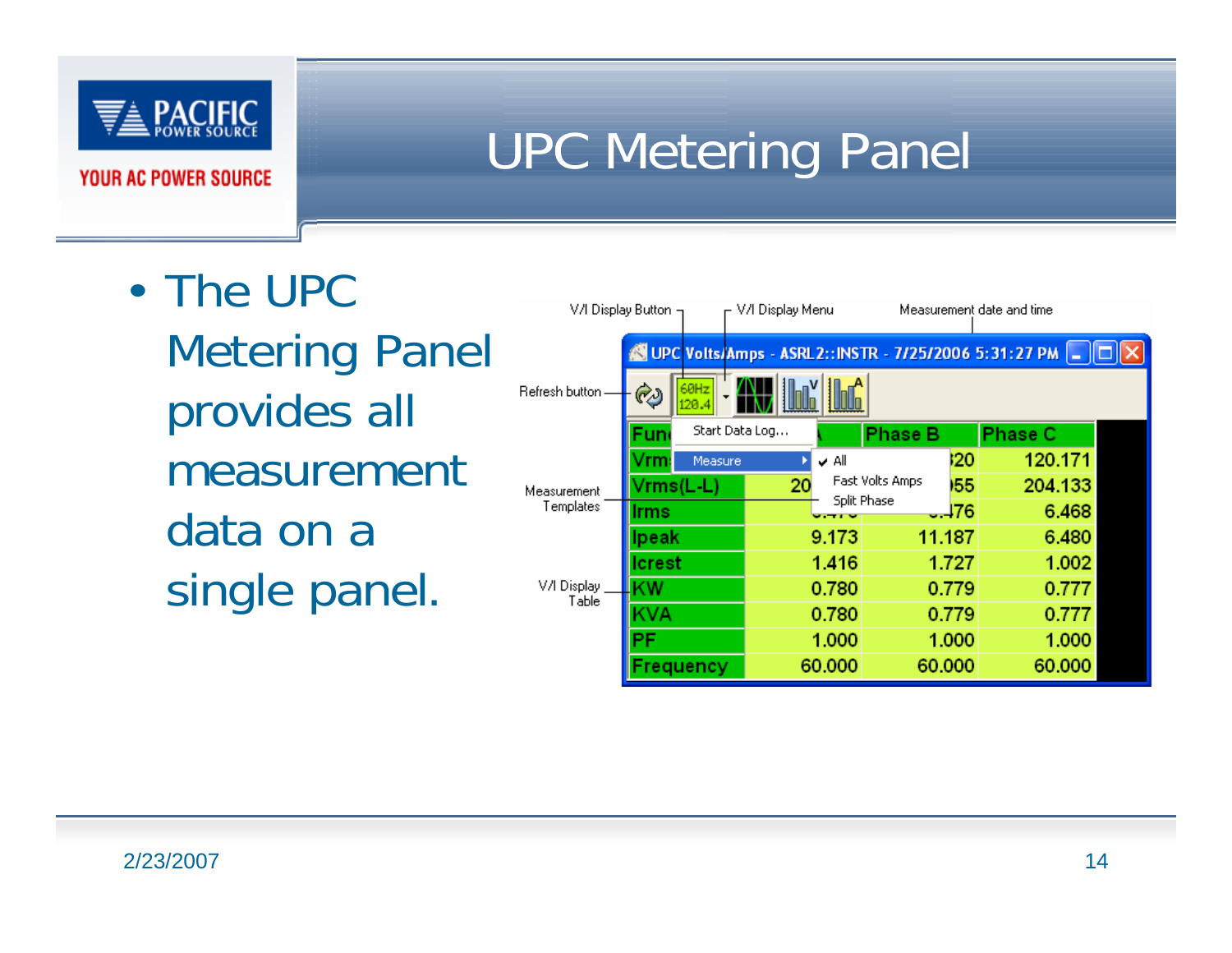

### UPC Metering Panel continued

• The Voltage and Current output waveforms of the AC Power Source may be viewed by clicking the display button.

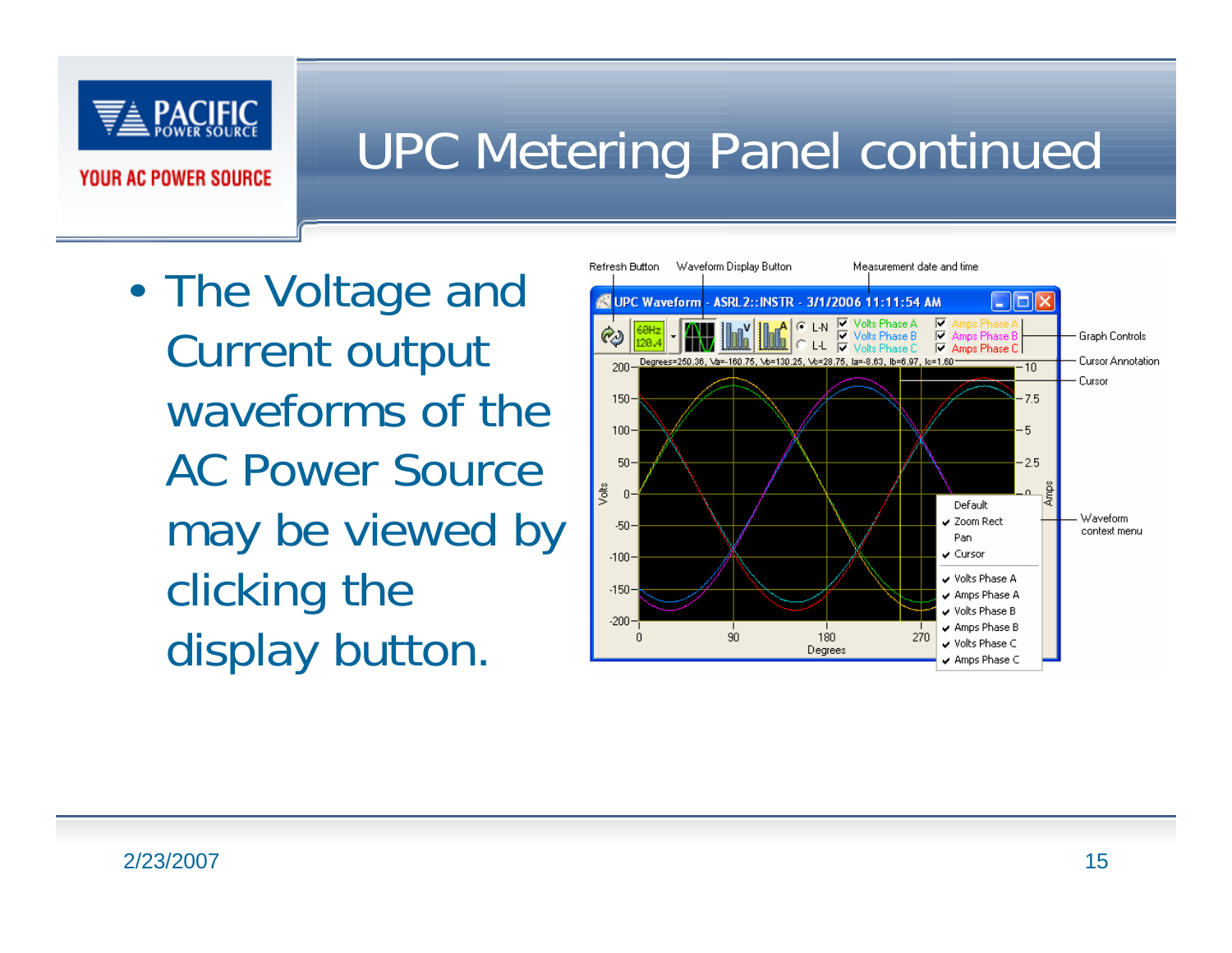

#### UPC Metering Panel continued

• Voltage/Current Harmonics may be displayed against user defined limit values to quickly determine if the load complies with the limit values. (Requires HAS option)

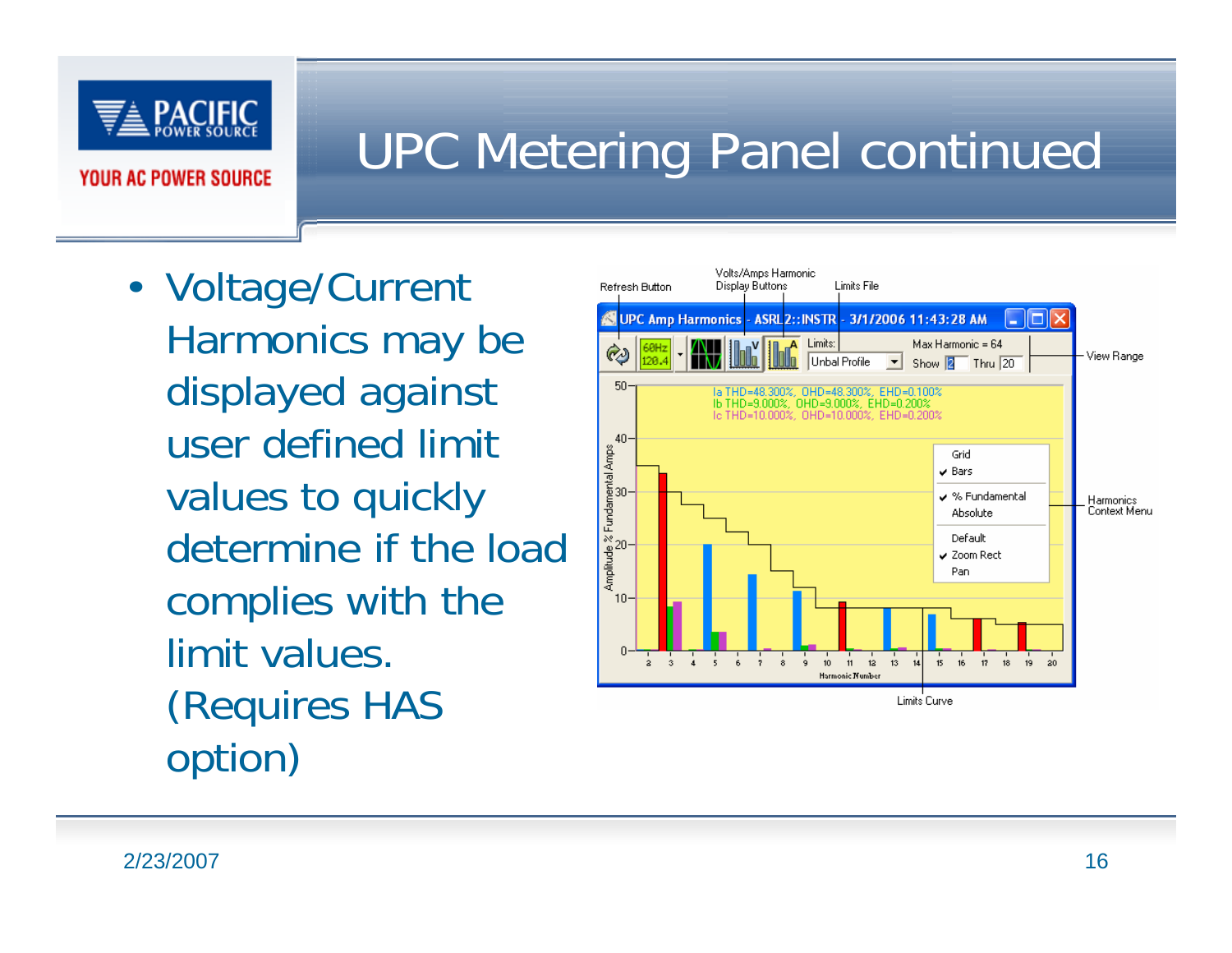

#### UPC Metering Panel continued

• Voltage/Current Harmonics may also be display in a tabular format where the measured values which exceed the limits are shown in red. (Requires HAS option)

| Limits File         |                                                          |                   |             |                |             |                | <b>Limit Description</b> |                  |
|---------------------|----------------------------------------------------------|-------------------|-------------|----------------|-------------|----------------|--------------------------|------------------|
|                     | UPC Amp Harmonics - ASRL2:: INSTR - 3/1/2006 11:43:28 AM |                   |             |                |             |                |                          |                  |
| Q)                  | Limits:<br>Unbal Profile<br>$\blacktriangledown$         |                   |             |                |             |                |                          |                  |
|                     | Harmonic la Mag%Fund                                     | la Phase          | Ib Mag%Fund | Ib Phase       | Ic Mag%Fund | Ic Phase       | Amps Limit               | $\blacktriangle$ |
| <b>THD</b>          | 48.                                                      |                   | 9.0         |                | 10.0        |                | 14                       |                  |
| OH <sub>D</sub>     | 48.3                                                     |                   | 9.0         |                | 10.0        |                | 7.65                     |                  |
| EHD                 | 0.1                                                      |                   | 0.2         |                | 0.2         |                | 3.28                     |                  |
|                     | 100.0                                                    | 0.0000            | 100.0       | 0.0000         | 100.0       | 0.0000         |                          |                  |
| 2                   | 0.1                                                      | 211.9             | 0.1         | 179.9          | 0.1         | 180.8          | 35                       |                  |
| 3                   | 33.4                                                     | 0.0               | 8.2         | 0.0            | 9.2         | 0.1            | 30 <sup>1</sup>          |                  |
|                     | 0.0                                                      | 267.5             | 0.1         | 180.1          | 0.1         | 175.0          | 27.5                     |                  |
| 5                   | 20.0                                                     | 0.0               | 3.5         | 179.9          | 3.5         | 179.9          | 25                       |                  |
| 6<br>$\overline{7}$ | 0.0<br>14.3                                              | 270.4<br>0.1      | 0.0<br>0.0  | 141.8<br>142.8 | 0.0<br>0.4  | 146.8<br>182.7 | 22.5<br>20               |                  |
| 8                   | 0.0                                                      | 338.2             | 0.0         | 225.5          | 0.0         | 143.9          | 15                       |                  |
| $\overline{9}$      | 11.2                                                     | 0.0               | 1.0         | 0.5            | 1.1         | 0.8            |                          |                  |
| 10                  | 0.0                                                      | $\checkmark$ Grid | 0.0         | 162.7          | 0.0         | 158.5          | $\frac{12}{8}$           |                  |
| 11                  | 9.2                                                      | Bars              | 0.4         | 178.2          | 0.2         | 176.6          | 8                        |                  |
| 12                  | 0.0                                                      |                   | 0.0         | 199.6          | 0.0         | 153.3          | 8                        |                  |
| 13                  | 7.9                                                      | ↓ % Fundamental   | 0.3         | 177.3          | 0.5         | 177.9          | $\overline{8}$           |                  |
| 14                  | 0.0                                                      | Absolute          | 0.0         | 311.3          | 0.0         | 240.0          | 8                        |                  |
| 15                  | 6.8                                                      | 0.1               | 0.4         | 0.0            | 0.3         | 2.5            |                          | 8   ∨            |

Harmonics Context Menu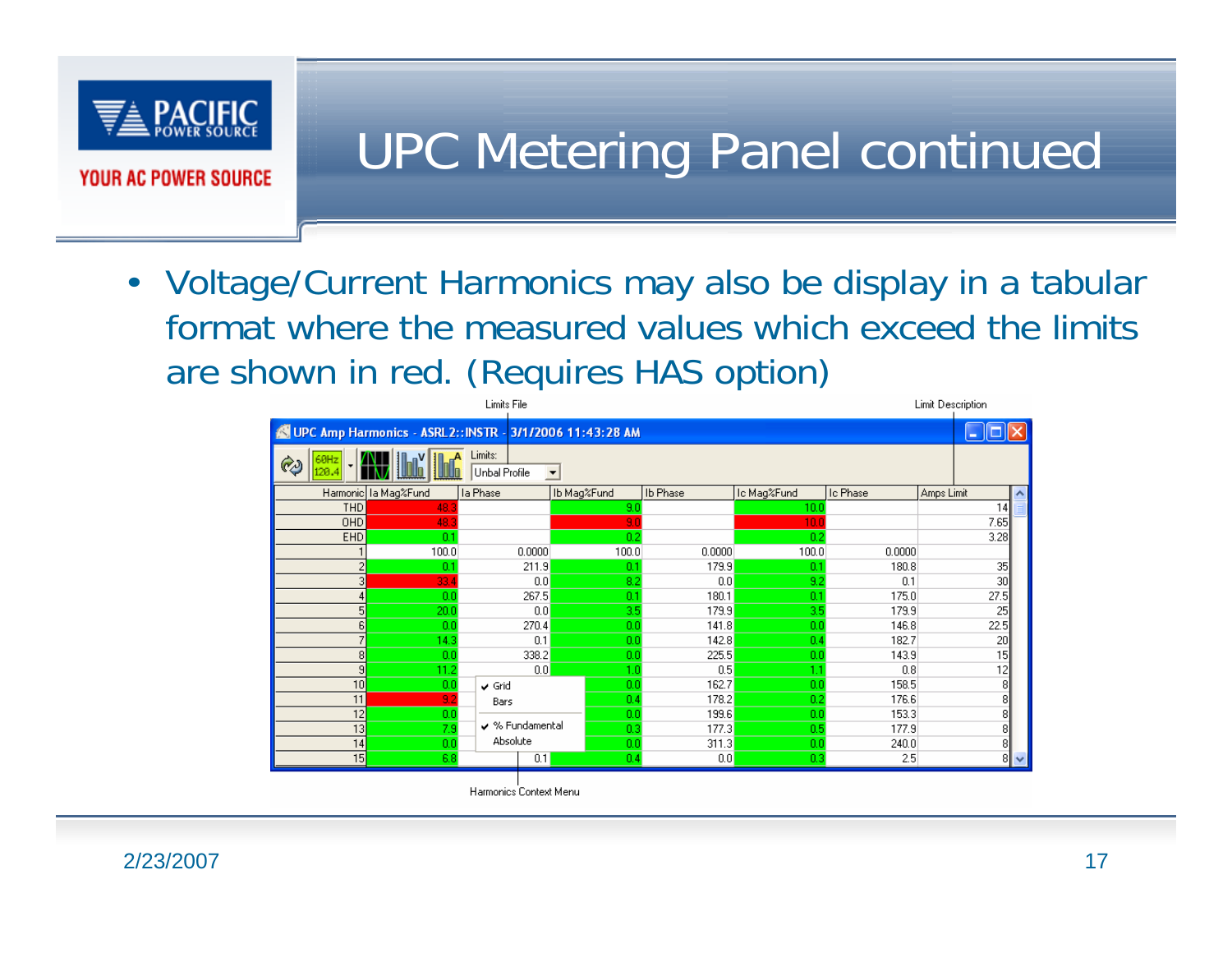

## Waveform Editor

- The New Waveform Editor provides numerous new tools to create simulated waveforms used to create real world power inside your laboratory.
	- Import waveforms from **Oscilloscopes**
	- Create waveforms using the freehand drawing tool
	- Enter harmonics in a table format

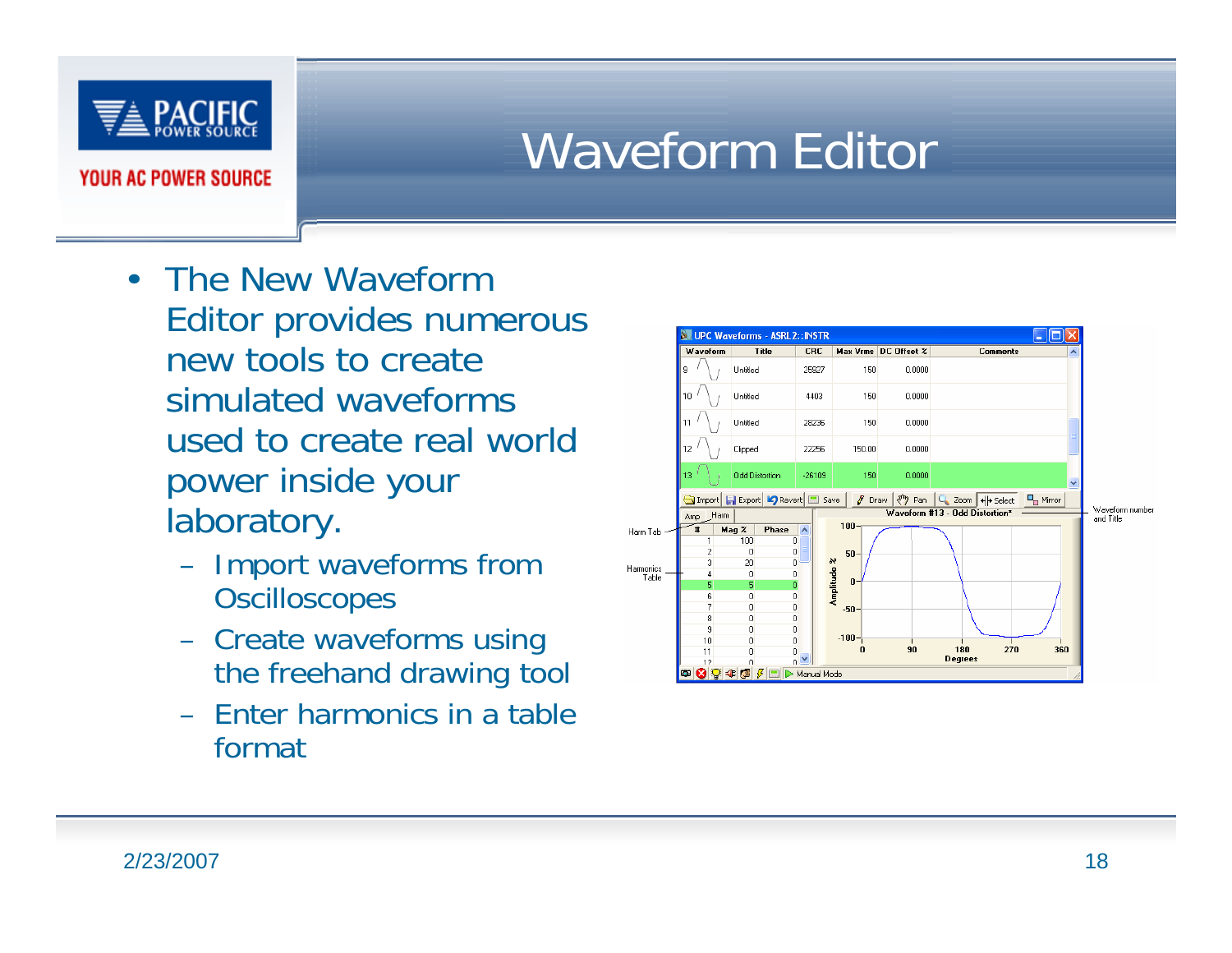

#### Waveform Editor continued

- Ringwave Wizard
	- – Creates a 'ringwave' on the output waveform
	- **Hart Common**  Select Ringwave Waveform from current waveform library
	- –Set the parameters based on your needs

| <b>Ring Edit - ASRL2:: INSTR</b>         |  |
|------------------------------------------|--|
| Ring Waveform:<br>12- Clipped            |  |
| Ring Envelope: Linear Fall               |  |
| Base Freq: 60                            |  |
| Ring Freq: 4000<br>Ring Amplitude:<br>20 |  |
| End Phase: 220<br>Start Phase: 150       |  |
| Ring Phase: 0                            |  |
| Cancel<br>Accept                         |  |

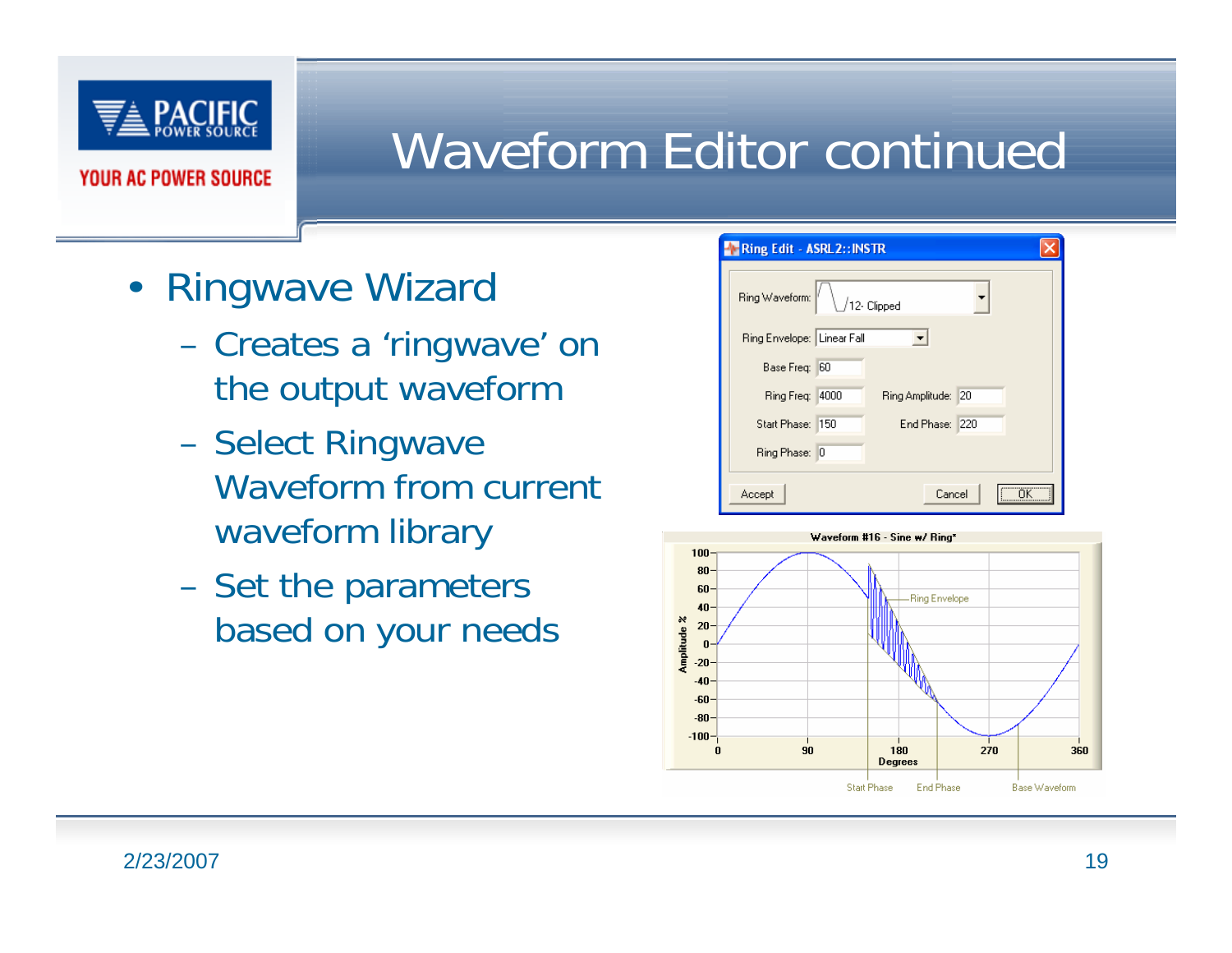

## Waveform Editor continued

- • Import Waveforms:
	- **Oscilloscopes** 
		- Tektronix
		- Yokogawa
		- LeCroy
		- Agilent
		- \*.CSV format files
	- UPC Interactive

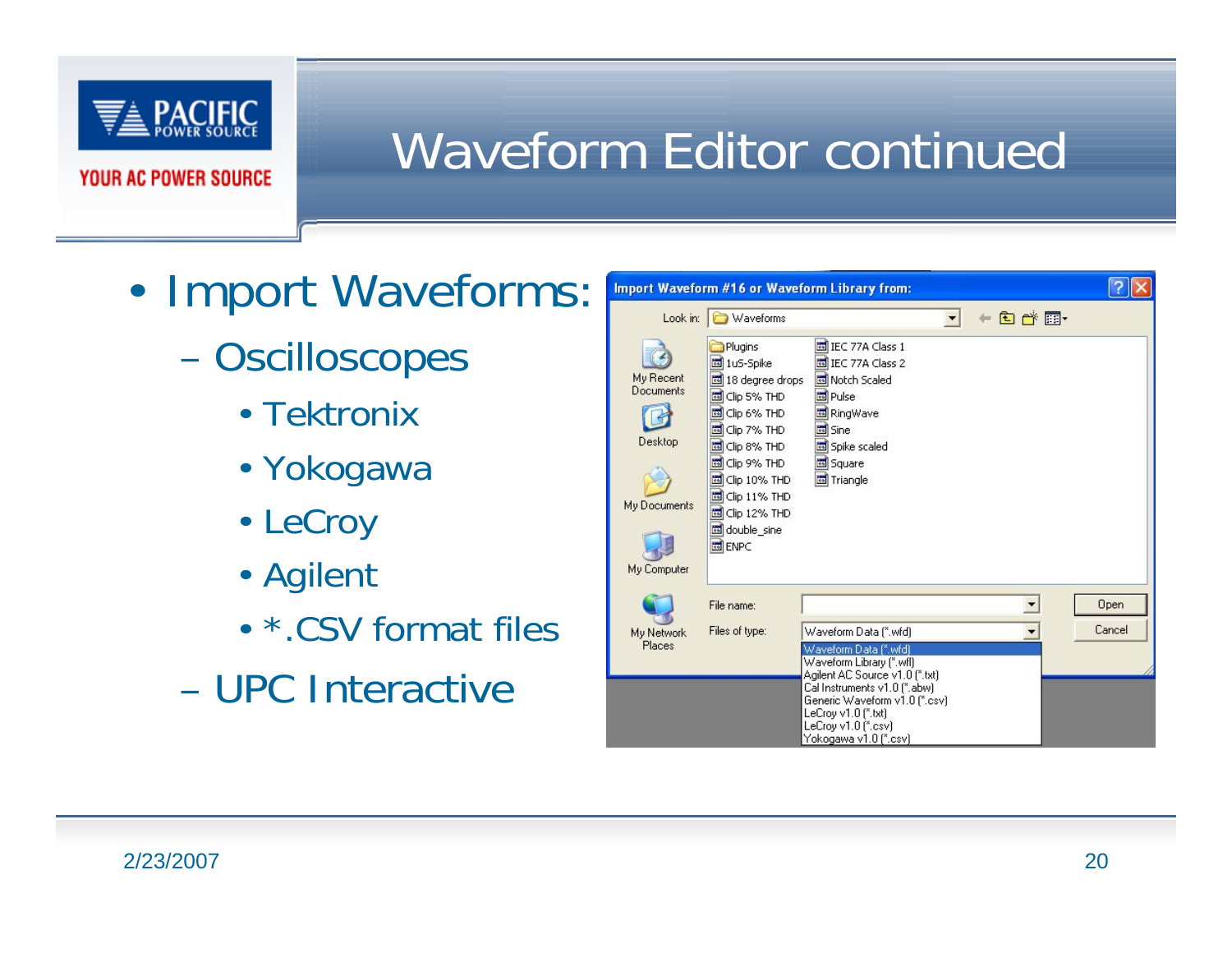

#### Waveform Editor continued

•**Oscilloscope** Waveforms require selecting a portion of the sample data to be used for AC power sources waveform

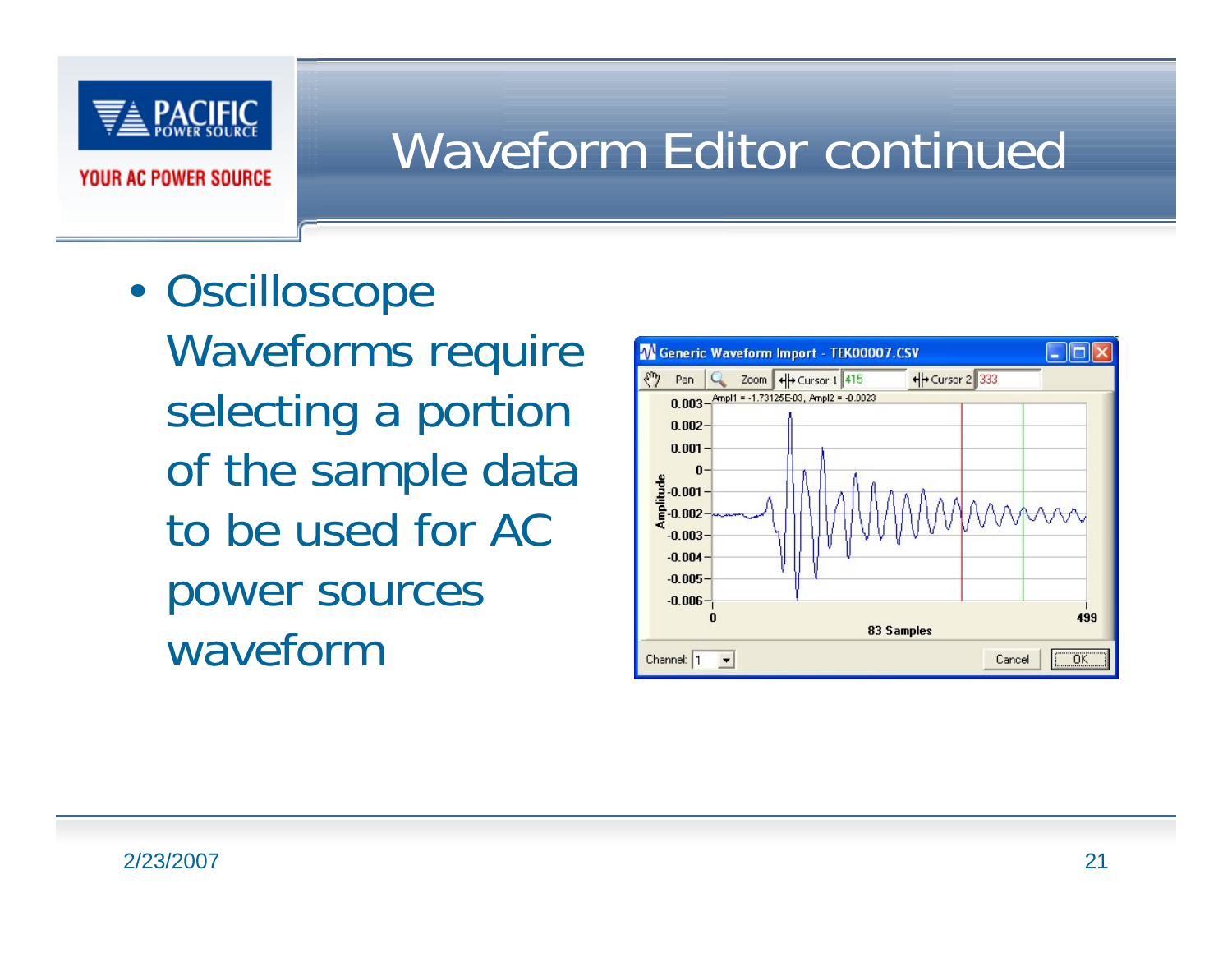

Output Sequencer

• The new Output Sequencer enhances UPC Programs as follows:



- **Hart Common**  Associates waveform libraries with the Output **Sequence**
- **Hart Common** Eases Transient creation with a user friendly interface
- **Hart Common**  Allows quick review of installed UPC Programs and relates them to stored Output Sequences on the computer
- **Hart Common**  Provides a "Detail" view of the Output Sequence to see the transient before it is executed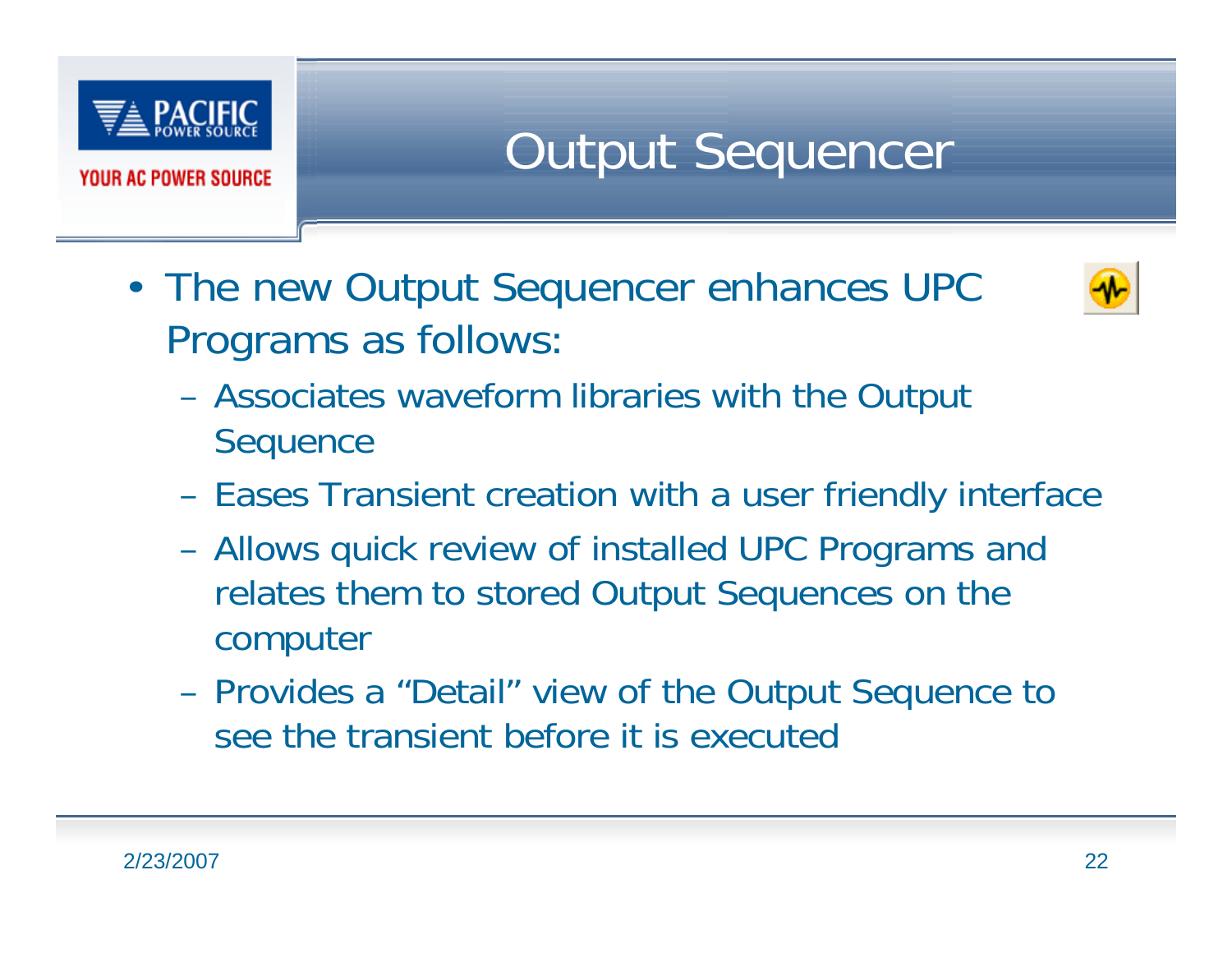

#### Output Sequencer continued

#### •Output Sequence Browser

- Manages Computer and UPC Output Sequence files
- Shows the contentsof the UPC with basic information
- Allows Drag/Drop maintenance of Output **Sequences**

|                        | <sup>2</sup> Output Sequence Browser - ASRL2::INSTR |                                                      |                                                          |   |                 |
|------------------------|-----------------------------------------------------|------------------------------------------------------|----------------------------------------------------------|---|-----------------|
|                        | <b>Open Output Sequence</b>                         |                                                      | Transient<br>Execute                                     |   | Toolbar Buttons |
|                        | Stored UPC Programs:                                |                                                      |                                                          |   |                 |
|                        | Volts<br>#                                          | File Name<br>Freq<br>Segs                            | CRC<br>Comments                                          |   |                 |
|                        | 1200<br>-1                                          | $60.0\ \text{T}$<br>8<br>Cycle Step.fm2              | Cycle stepping Volts (65-145) and Freq (80-50<br>-11307  |   |                 |
|                        | 2<br>141.0.142.0.143.0                              | 60.O<br>100 Lintified #2 fm3                         | 32268                                                    |   |                 |
|                        | 3 BIIE 141.0.142.0.143.0                            | 61.0<br>50 Segs.fm3<br>50                            | 15270                                                    |   |                 |
|                        | 120.0, 120.0, 120.0<br>4                            | 360.0<br>360Hz.fm3<br>$\mathcal{P}$                  | $-11858$<br>This Sequences a transient for 10 seconds of |   |                 |
|                        | 5                                                   |                                                      |                                                          |   |                 |
|                        | 6                                                   |                                                      |                                                          |   |                 |
|                        | 7                                                   |                                                      |                                                          |   |                 |
|                        | 8                                                   |                                                      |                                                          |   |                 |
|                        | Local Output Sequence Files:                        |                                                      |                                                          |   |                 |
|                        | <b>Output Sequences</b>                             | 7<br>Name                                            | CRC<br>Comments                                          | ㅅ |                 |
|                        | D0160                                               | CD D0160                                             |                                                          |   |                 |
|                        | <b>IEC6000</b><br>ĖÂ                                | EC6000                                               |                                                          |   |                 |
|                        |                                                     | $\geq$ 50 Segs.fm3                                   | 15270                                                    |   |                 |
| <b>Folder View</b>     |                                                     | 100 msec Ramp .fm3                                   | $-23532$                                                 |   | File View       |
|                        |                                                     | 360Hz.fm3                                            | $-11858$<br>This Sequences a transient for 10 sec        |   |                 |
|                        |                                                     | Beta Test 3.fm3                                      | $-8922$<br>Added Segment                                 |   |                 |
|                        |                                                     |                                                      |                                                          |   |                 |
|                        |                                                     | Cycle Step.fm2                                       | $-11307$<br>Cycle stepping Volts (65-145) and Fre        |   |                 |
|                        |                                                     | $\geq$ First fm2                                     | 12250                                                    |   |                 |
|                        |                                                     | $\triangleright$ First fm3                           | 20713                                                    |   |                 |
|                        |                                                     | File Name: 360Hz.fm3                                 | Open                                                     |   |                 |
|                        |                                                     | File Type: All Supported Forms [".fm1; ".fm2; ".fm3] | $\overline{\phantom{a}}$<br>Cancel                       |   |                 |
| Event Status<br>Panel- |                                                     |                                                      |                                                          |   |                 |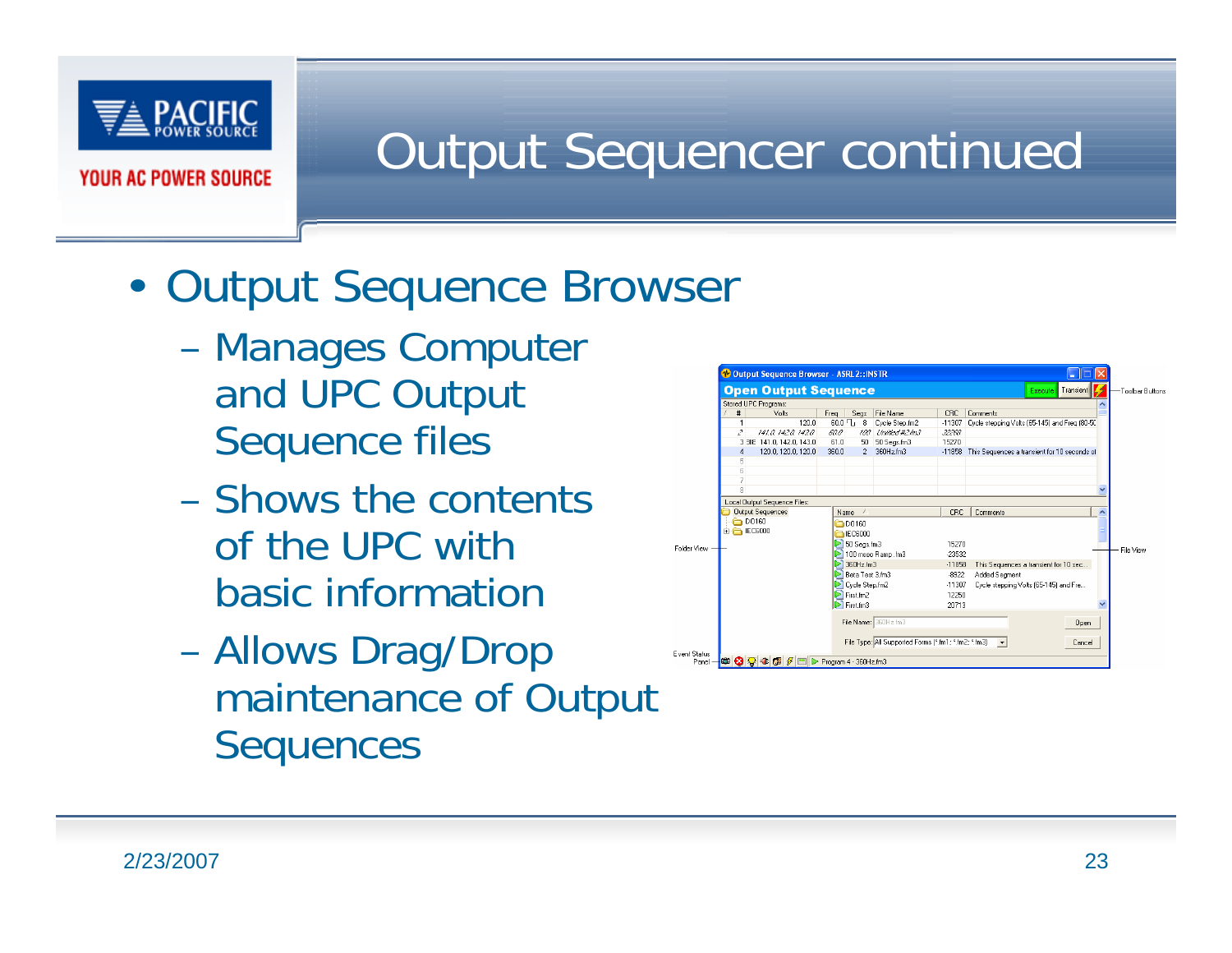

#### Output Sequencer continued

- • Saving Output **Sequences** 
	- When Saving Output  $\frac{F}{Che}$ Sequences you can decide which location to store it on your UPC as well as where on your Hard Drive.

| Volts                      | Freq                                                                                                   | Segs  | File Name                                                            | <b>CRC</b>                                                                                                                   | Comments                                     |
|----------------------------|--------------------------------------------------------------------------------------------------------|-------|----------------------------------------------------------------------|------------------------------------------------------------------------------------------------------------------------------|----------------------------------------------|
|                            |                                                                                                        |       |                                                                      |                                                                                                                              |                                              |
|                            |                                                                                                        |       | Lintitled #1.fm3                                                     | 4044                                                                                                                         |                                              |
|                            |                                                                                                        |       | Lintitled #2.fm3                                                     | 32268                                                                                                                        |                                              |
| 3 BIIE 141.0, 142.0, 143.0 | 61.0                                                                                                   | 50    | 50 Seas.fm3                                                          | 15270                                                                                                                        |                                              |
|                            |                                                                                                        |       |                                                                      |                                                                                                                              | This Sequences a transient for 10 seconds of |
|                            |                                                                                                        |       |                                                                      |                                                                                                                              |                                              |
|                            |                                                                                                        |       |                                                                      |                                                                                                                              |                                              |
|                            |                                                                                                        |       |                                                                      |                                                                                                                              |                                              |
|                            |                                                                                                        |       |                                                                      |                                                                                                                              |                                              |
|                            |                                                                                                        |       |                                                                      |                                                                                                                              |                                              |
|                            |                                                                                                        |       |                                                                      |                                                                                                                              | Comments                                     |
|                            |                                                                                                        |       |                                                                      |                                                                                                                              |                                              |
|                            |                                                                                                        |       |                                                                      |                                                                                                                              |                                              |
|                            |                                                                                                        |       |                                                                      | 15270                                                                                                                        |                                              |
|                            |                                                                                                        |       |                                                                      | $-23532$                                                                                                                     |                                              |
|                            |                                                                                                        |       |                                                                      | $-11858$                                                                                                                     | This Sequences a transient for 10 sec        |
|                            |                                                                                                        |       |                                                                      | $-8922$                                                                                                                      | Added Segment                                |
|                            |                                                                                                        |       |                                                                      | 20713                                                                                                                        |                                              |
|                            |                                                                                                        |       |                                                                      | 12240                                                                                                                        |                                              |
|                            |                                                                                                        |       |                                                                      | 27113                                                                                                                        |                                              |
|                            |                                                                                                        |       |                                                                      |                                                                                                                              |                                              |
|                            |                                                                                                        |       | File Name: 360Hz.fm3                                                 |                                                                                                                              |                                              |
|                            | 120.0.120.0.120.0<br>Local Output Sequence Files:<br><b>Output Sequences</b><br>D0160<br><b>EC6000</b> | 360.0 | $\overline{2}$<br>Name<br>-1<br><b>ED0160</b><br>EC6000<br>First fm3 | 360Hz.fm3<br>$\triangleright$ 50 Seas.fm3<br>100 msec Ramp.fm3<br>360Hz.fm3<br>Beta Test 3.fm3<br>Fourth.fm3<br>Pirot 14.fm3 | $-11858$<br>CRC                              |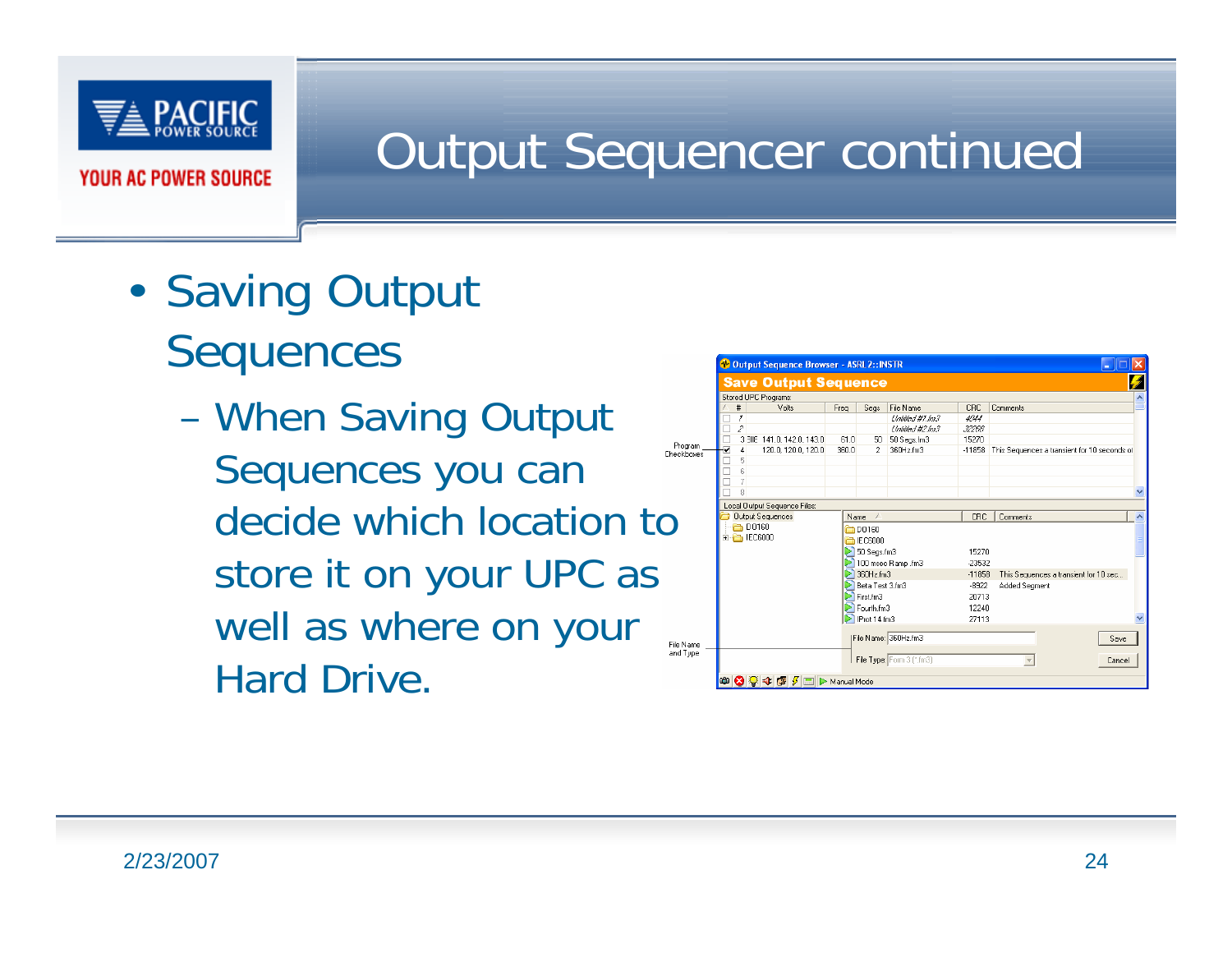

#### Output Sequencer continued

#### •**Output Sequencer View**

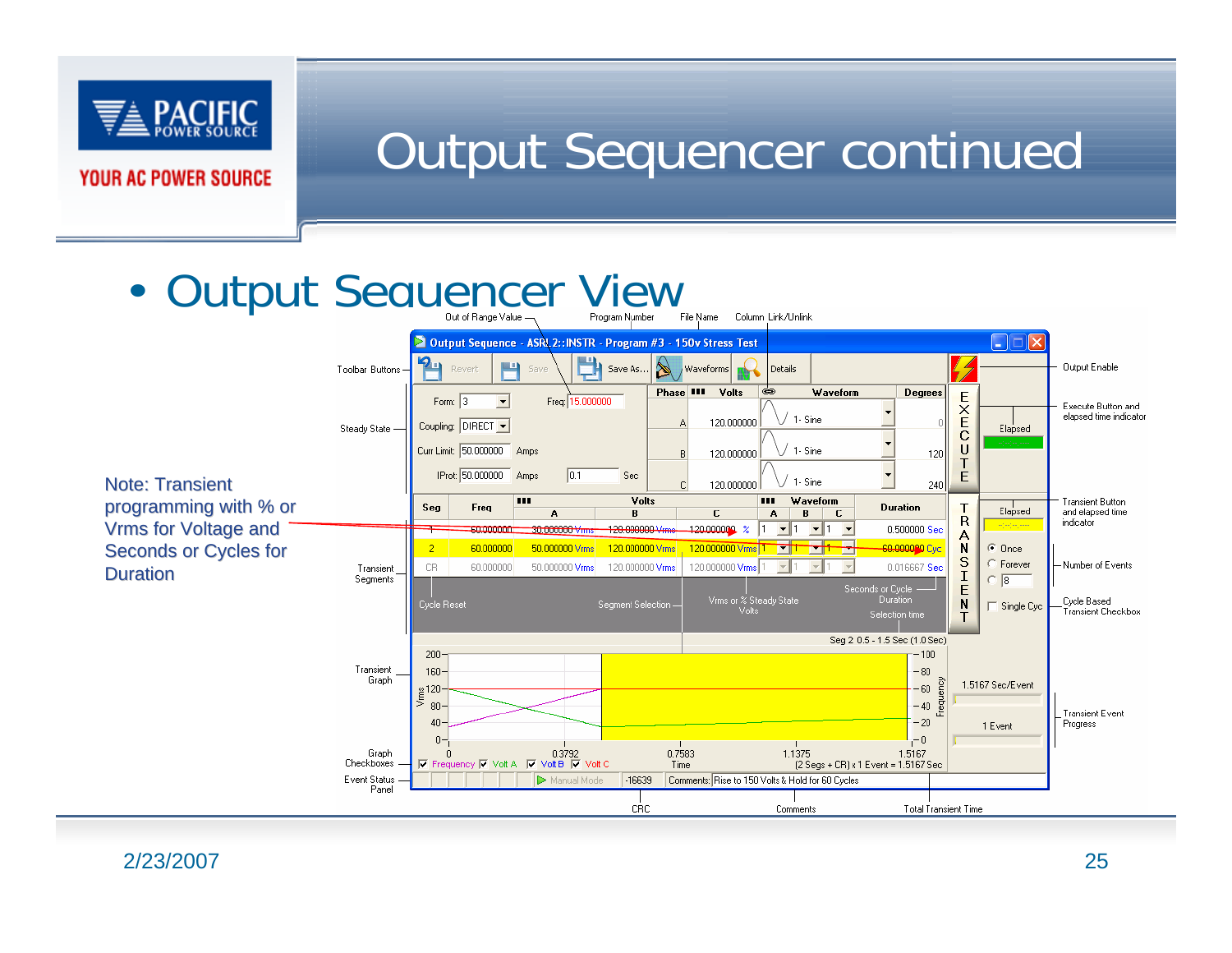

Output Sequencer continued

•Output Sequence Details Panel



#### Provides example of programmed transient



2/23/2007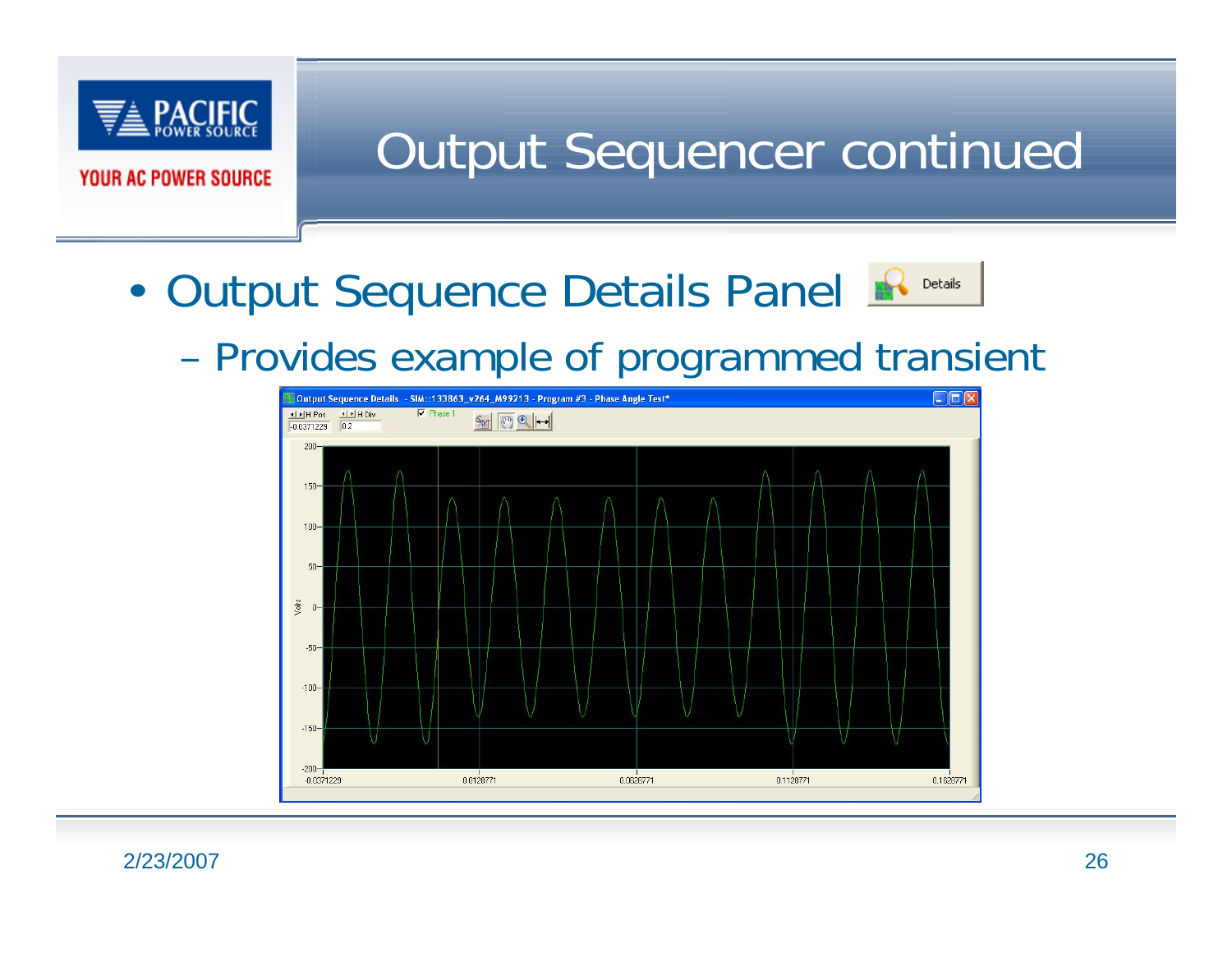

- • UPC Studio can operate in a simulation mode enabling off-line setup of waveforms and Output Sequences.
- • Offline operation allows the user to configure their tests which can be transferred from one computer to another
- • Output sequences can be examined to help predict their performance when uploaded to the AC Power Source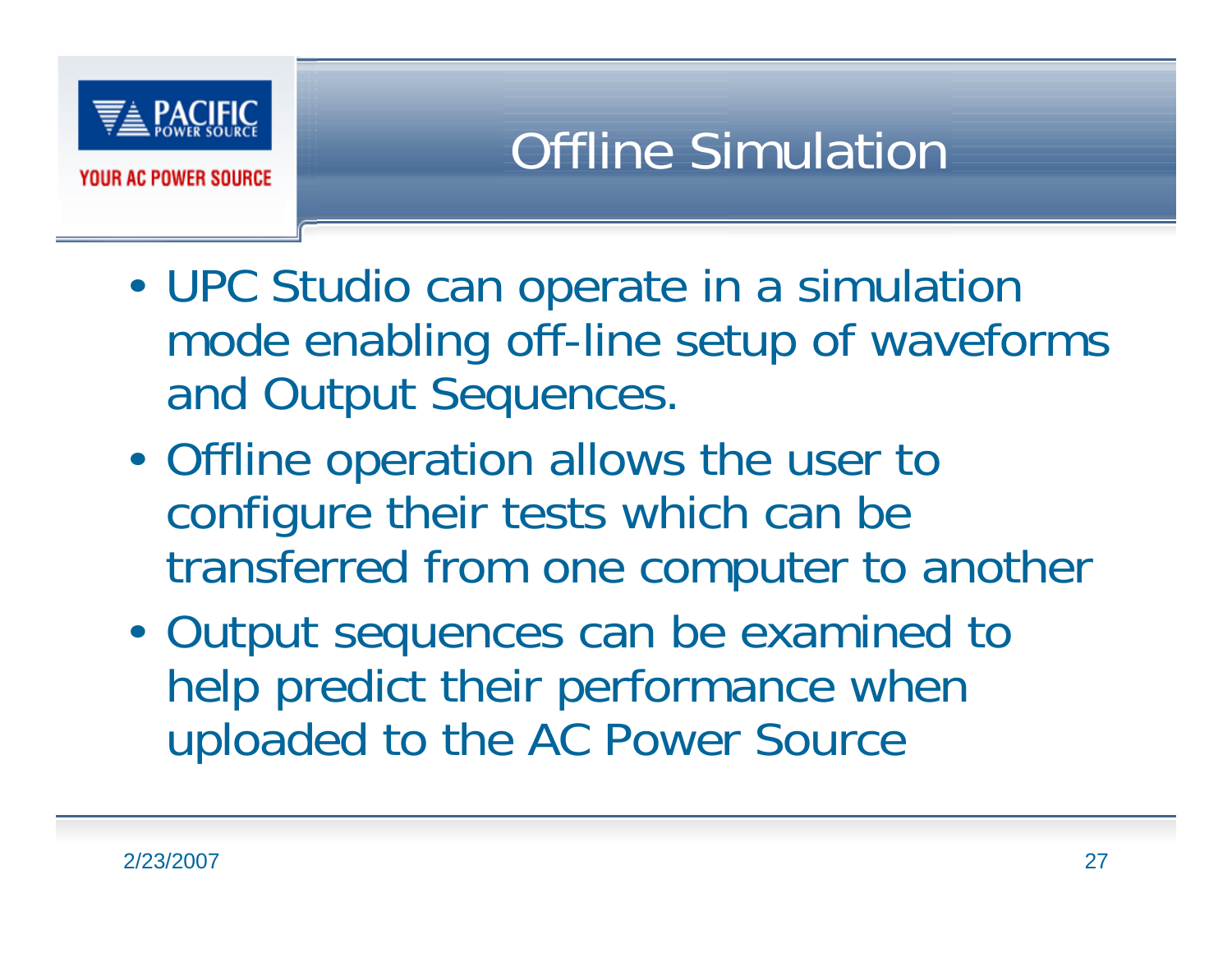

## Upgrading Firmware

- • UPC Studio will only work with UPC Firmware versions 5.0 and later.
- Upgrading is made easier with UPC •Manager's tools: UPC Manager File Help
	- Read UPC Settings to **Computer**
	- Write Settings to UPC



 Simply 'Read' your Settings and 'Write' them after installing your new EPROMs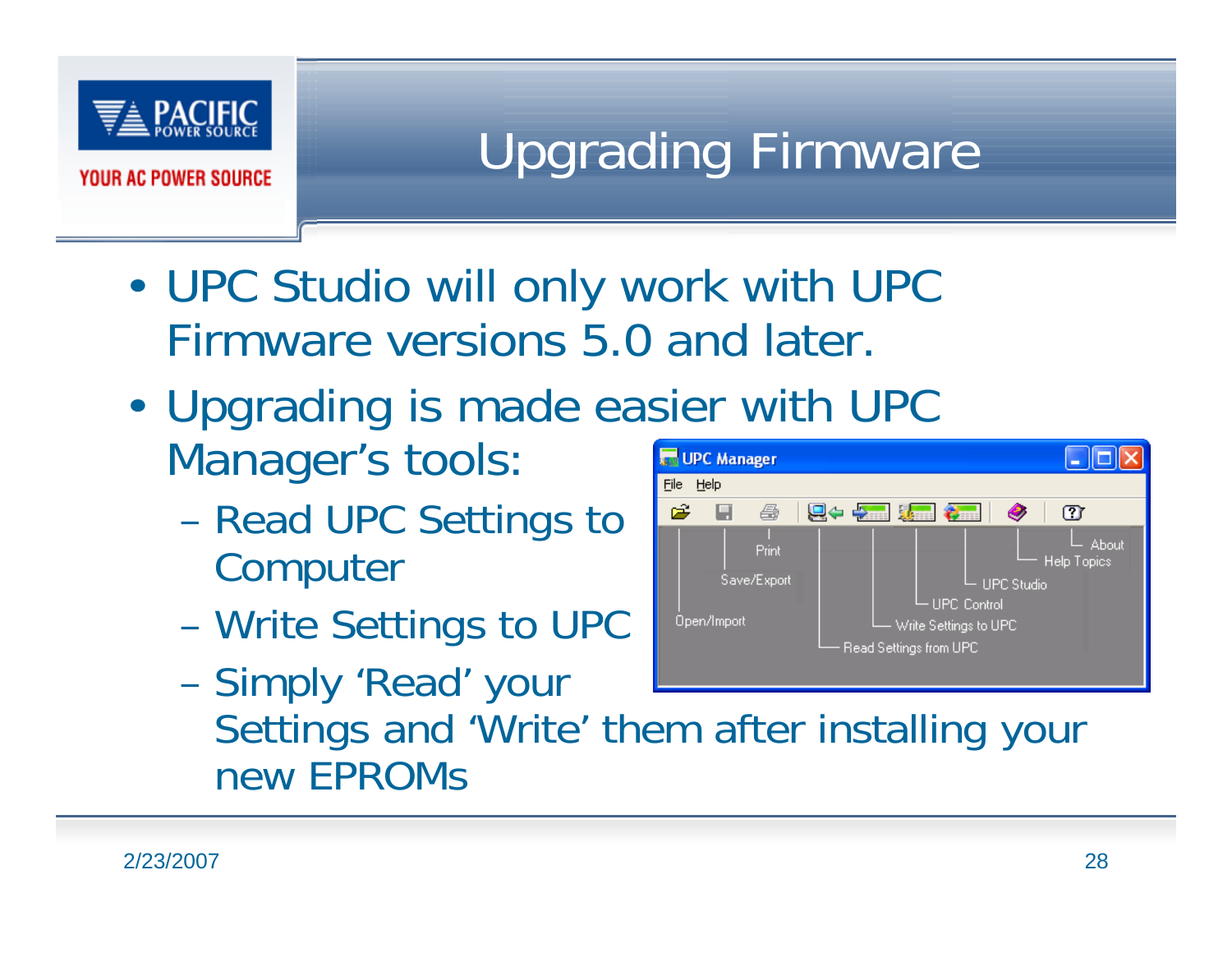

## Upgrading Firmware continued

- • Saving UPC Settings
	- UPC Manager can Read your UPC Settings and save them in a file on - Settings file name
		- your computer
	- Choose:
		- kFactors
		- Waveforms
		- Programs

|                                                                   | Read UPC settings to file "Upc Settings.mdb"                                                             |        |        |        |                                                |
|-------------------------------------------------------------------|----------------------------------------------------------------------------------------------------------|--------|--------|--------|------------------------------------------------|
| 101100110                                                         | UPC Interface Connection:<br>GPIB Board 0, Primary Address 1<br>Action                                   | Result |        | Change | Configure<br>Communication<br>Interface        |
| 011001<br>1100110<br>1011001<br>1100110<br>101011001<br>101100110 | <b>Identify UPC</b><br>Read Setup<br>Read kFactors<br>罓<br><b>Read Programs</b><br>∨<br>■ Read Waveforms |        |        |        | Settings Categories and<br>"Enable" checkboxes |
|                                                                   |                                                                                                          |        | Cancel |        |                                                |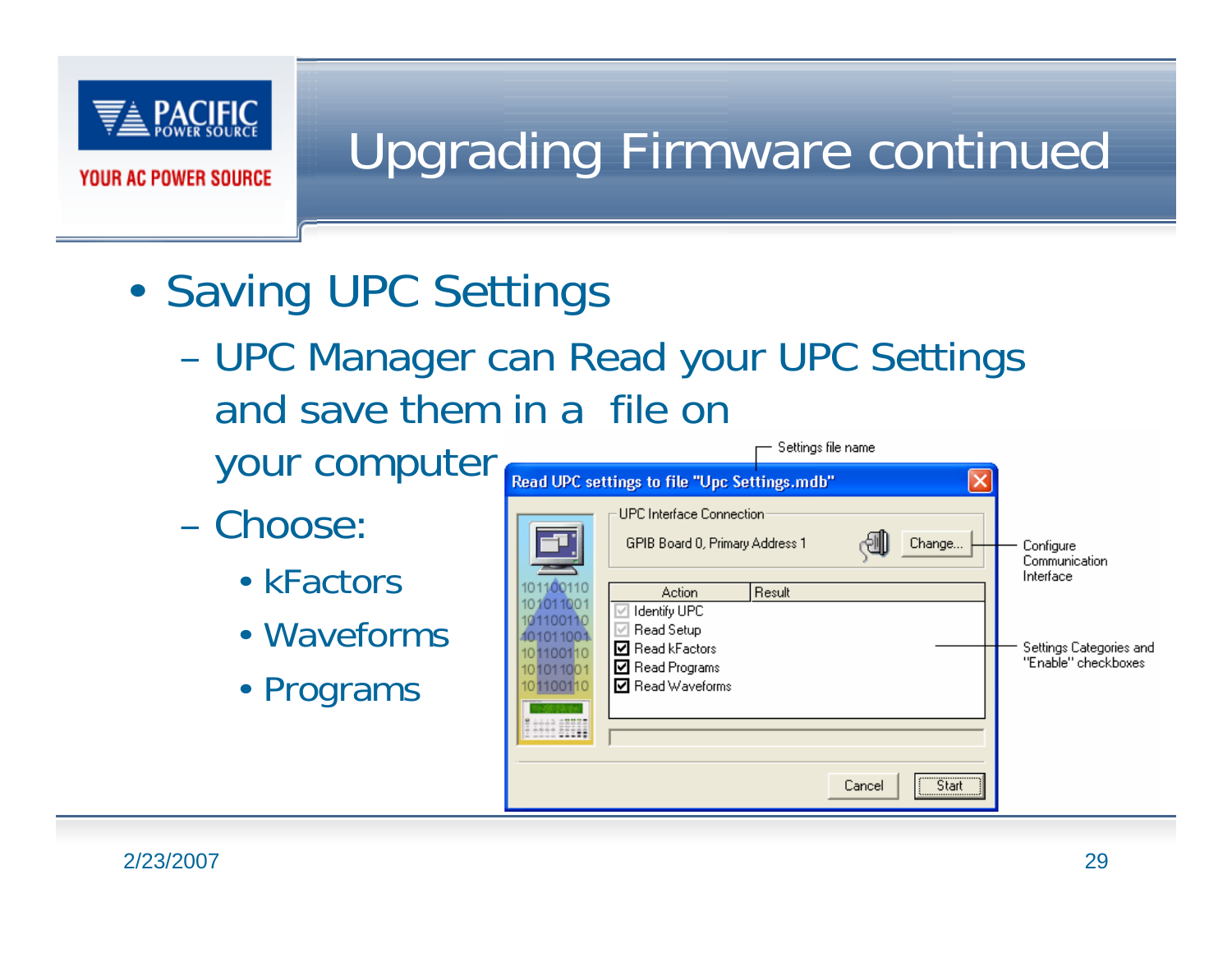

## Upgrading Firmware continued

- • Restoring UPC Settings
	- Using UPC Manager's 'Write' command you can send settings from a selected file
	- Choose:
		- kFactors
		- Programs
		- Waveforms

|                                                                                  |                                                                                                                  | www.ida.ua.uama |        |                                                         |                                                |
|----------------------------------------------------------------------------------|------------------------------------------------------------------------------------------------------------------|-----------------|--------|---------------------------------------------------------|------------------------------------------------|
|                                                                                  | Write settings file "133863_v238.mdb" to UPC                                                                     |                 |        |                                                         |                                                |
|                                                                                  | UPC Interface Connection:<br>GPIB Board 0, Primary Address 1                                                     |                 |        | Change                                                  | Configure<br>Communication<br>Interface        |
| 101100110<br>011001<br>101100110<br>1011001<br>1100110<br>101011001<br>101100110 | Action<br>Identify UPC<br>Write Setup<br><b>☑</b> Write kFactors<br>■ Write Programs<br><b>Ø</b> Write Waveforms | Result          |        |                                                         | Settings Categories and<br>"Enable" checkboxes |
| 1111 22223<br>---------                                                          |                                                                                                                  |                 | Cancel | $\overline{\phantom{a}}$ Start $\overline{\phantom{a}}$ |                                                |

— Sattings file name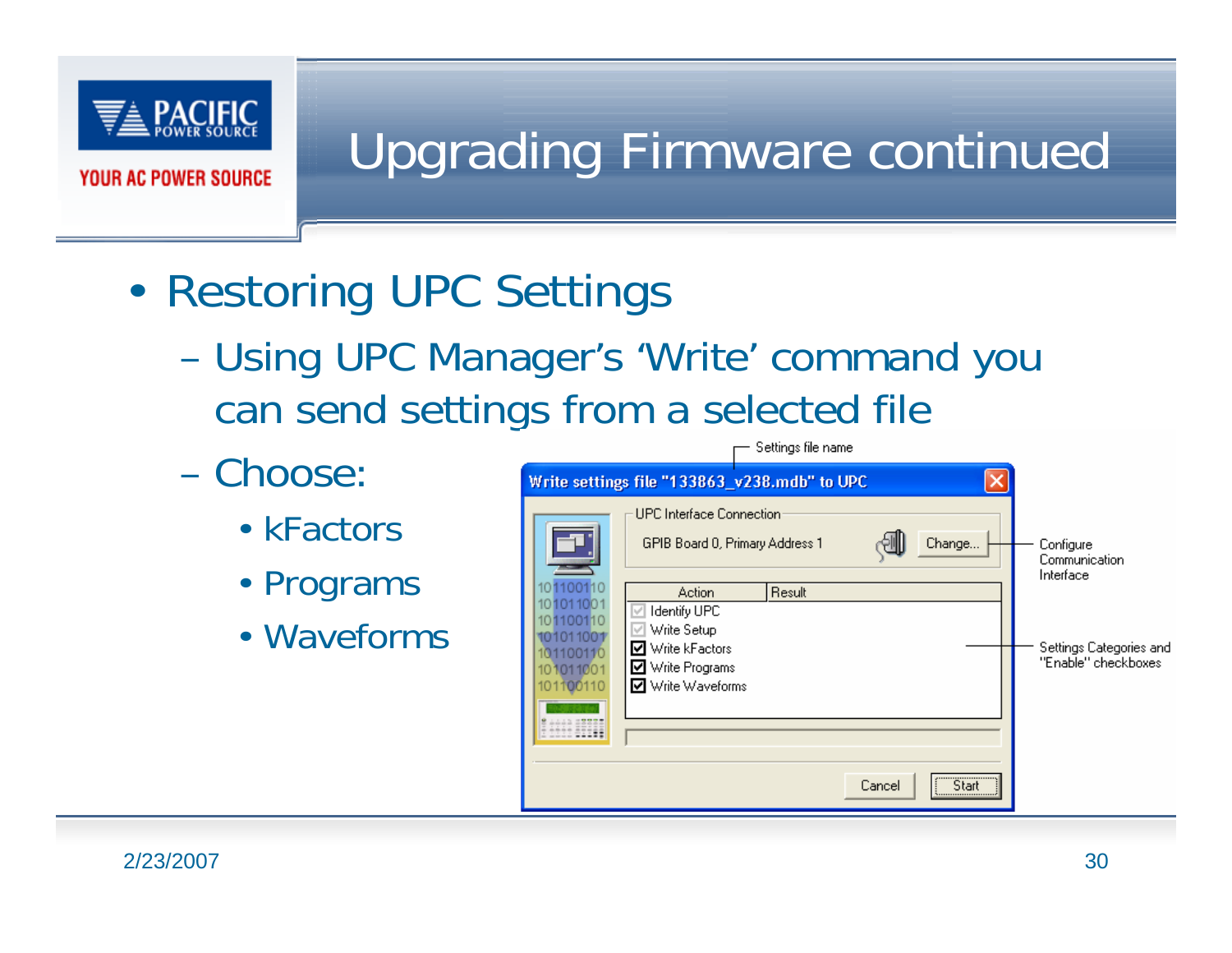

## Registering UPC Studio

- • To use the functions in UPC Studio you must register with Pacific Power Source.
- Each set of firmware will have a serial number associated with it which will need to be sent to PPS.
- • PPS will then generate an unlock code which the customer will have to input to UPC Manager